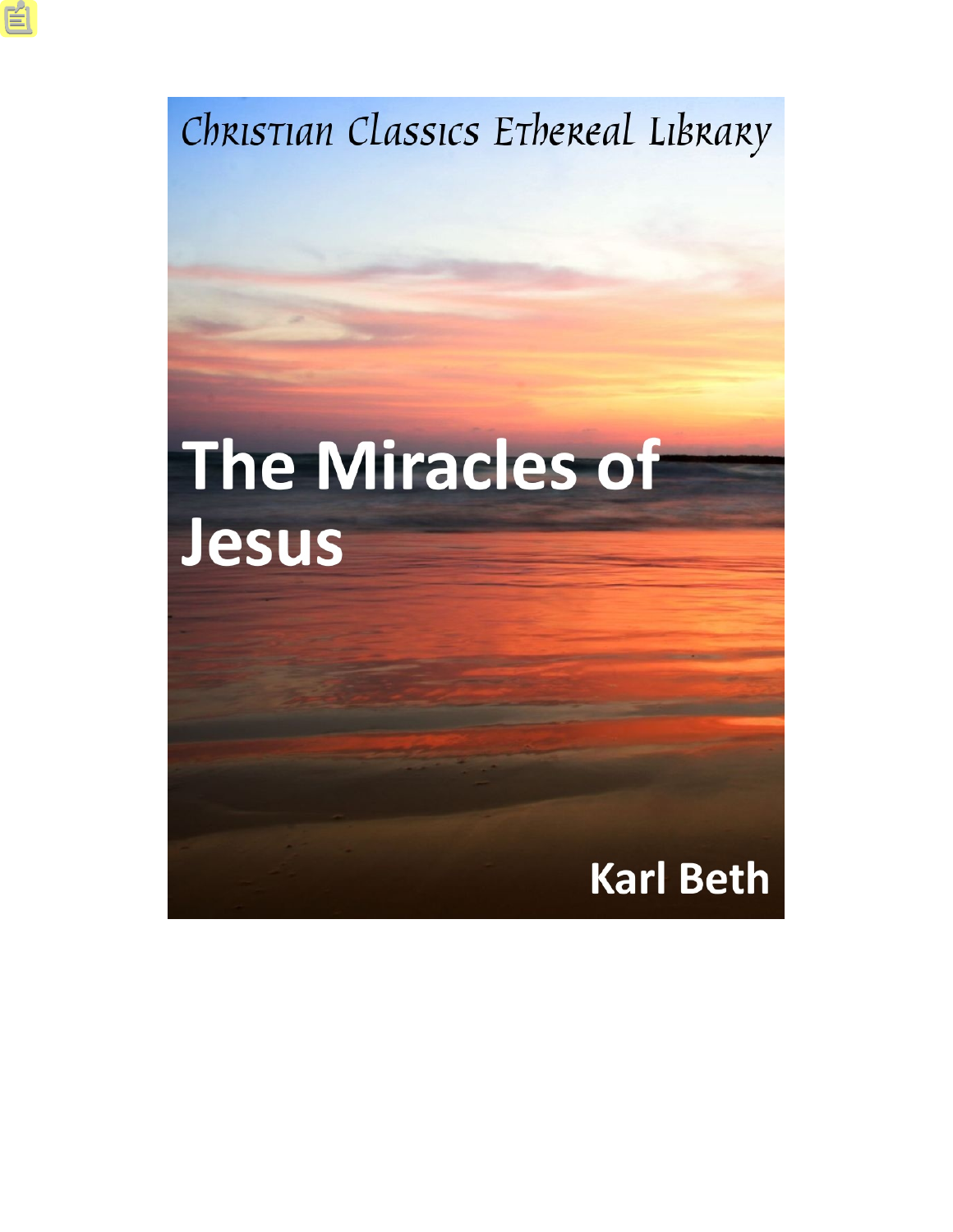

# **The Miracles of Jesus**

**Author(s):** Beth, Karl (1872-1959) **Publisher:** Grand Rapids, MI: Christian Classics Ethereal Library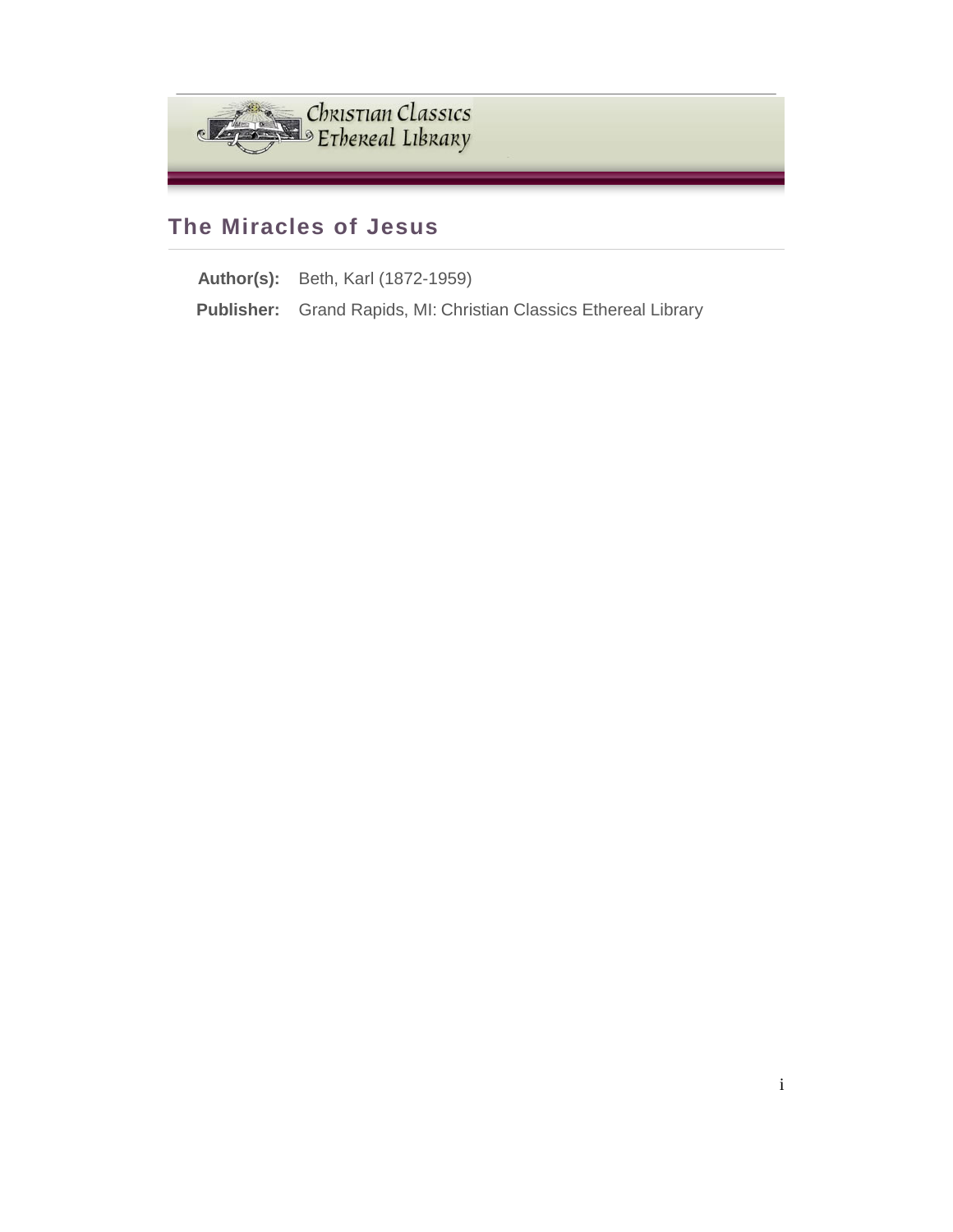# Contents

| Series Info                                                       |    |
|-------------------------------------------------------------------|----|
| Title Page                                                        | 2  |
| The Miracles of Jesus.                                            | 3  |
| I. Our Task.                                                      | 3  |
| II. What Jesus Says of the Meaning of His Miracles.               | 5  |
| III. What We Can Say on the Historicity of the Miracles of Jesus. | 18 |
| Indexes                                                           | 29 |
| Index of Scripture References                                     | 30 |
| Index of Pages of the Print Edition                               | 31 |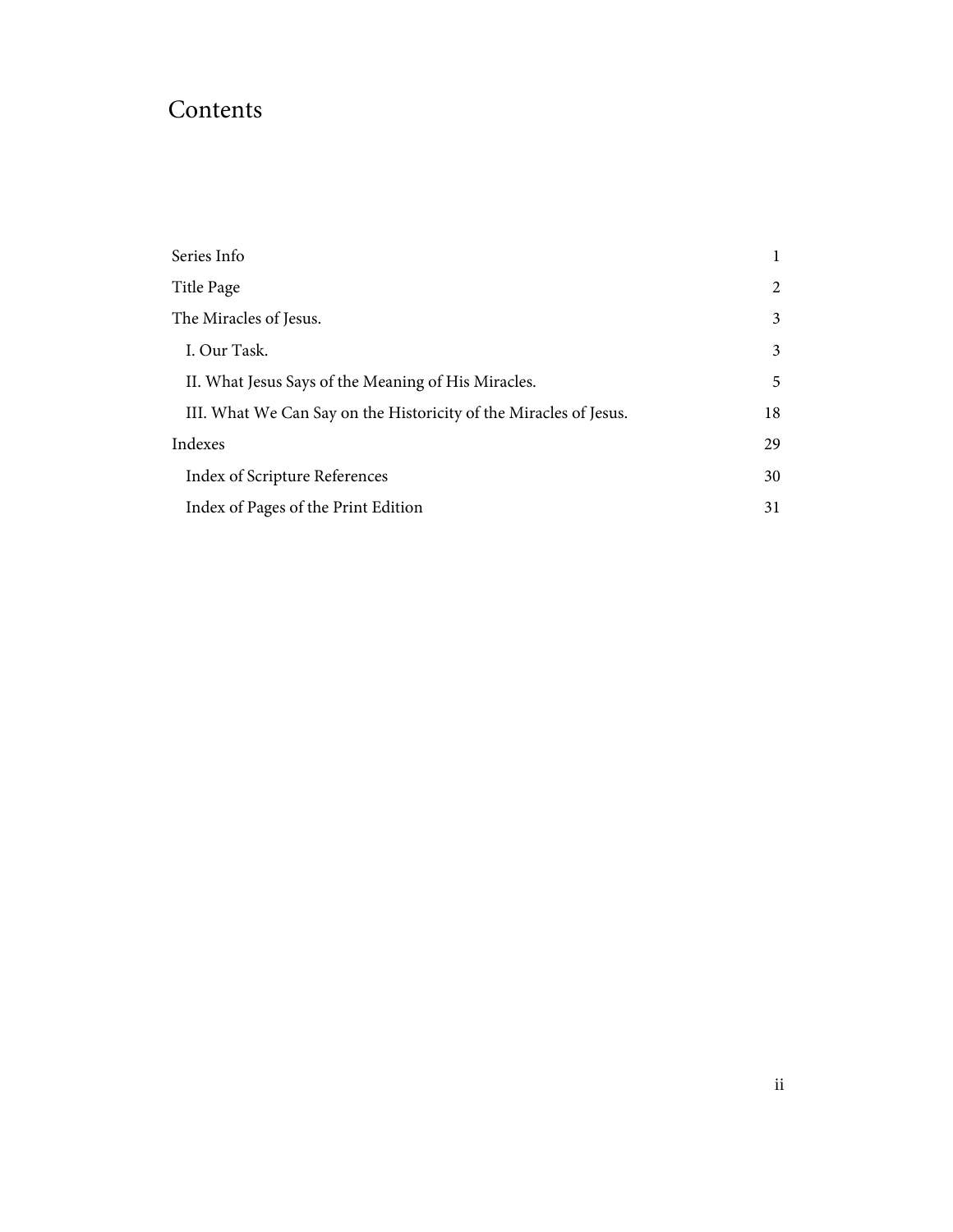

This PDF file is from the Christian Classics Ethereal Library, [www.ccel.org.](http://www.ccel.org) The mission of the CCEL is to make classic Christian books available to the world.

- This book is available in PDF, HTML, and other formats. See <http://www.ccel.org/ccel/beth/miracles.html>.
- Discuss this book online at [http://www.ccel.org/node/3704.](http://www.ccel.org/node/3704)

The CCEL makes CDs of classic Christian literature available around the world through the Web and through CDs. We have distributed thousands of such CDs free in developing countries. If you are in a developing country and would like to receive a free CD, please send a request by email to [cd-request@ccel.org.](mailto:cd-request@ccel.org)

The Christian Classics Ethereal Library is a self supporting non-profit organization at Calvin College. If you wish to give of your time or money to support the CCEL, please visit [http://www.ccel.org/give.](http://www.ccel.org/give)

This PDF file is copyrighted by the Christian Classics Ethereal Library. It may be freely copied for non-commercial purposes as long as it is not modified. All other rights are reserved. Written permission is required for commercial use.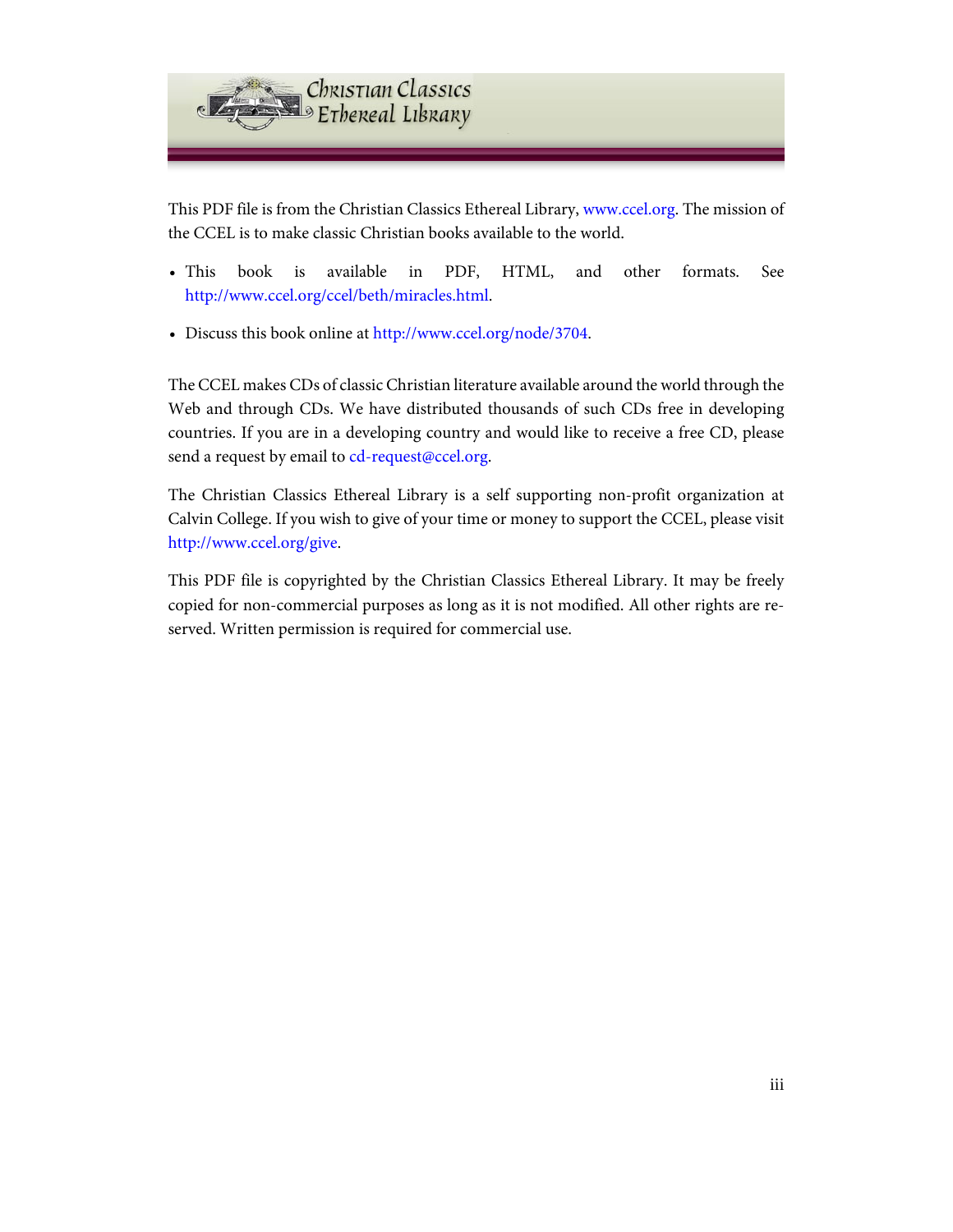<span id="page-4-2"></span><span id="page-4-1"></span>1

2

**Edited by**

# **R. J. COOKE, D. D.**

<span id="page-4-0"></span>**FIRST SERIES. 16M0, CLOTH. EACH 40 CENTS, NET.**

# **THE VIRGIN BIRTH**

**By Professor Richard H. Grützmacher, of the University of Rostock**

#### **THE RESURRECTION OF JESUS**

**By Professor Eduard Riggenbach, of the University of Basle**

# **THE SINLESSNESS OF JESUS**

**By Professor Max Meyer, Lic. Theol., Gottberg, Germany**

# **THE MIRACLES OF JESUS**

**By Professor Karl Beth, of the University of Berlin**

# **THE GOSPEL OF JOHN AND THE SYNOPTIC GOSPELS**

**By Professor Fritz Barth, of the University of Bern**

**NEW TESTAMENT PARALLELS IN BUDDHISTIC LITERATURE**

**By Professor Karl Von Hase, of the University of Breslau**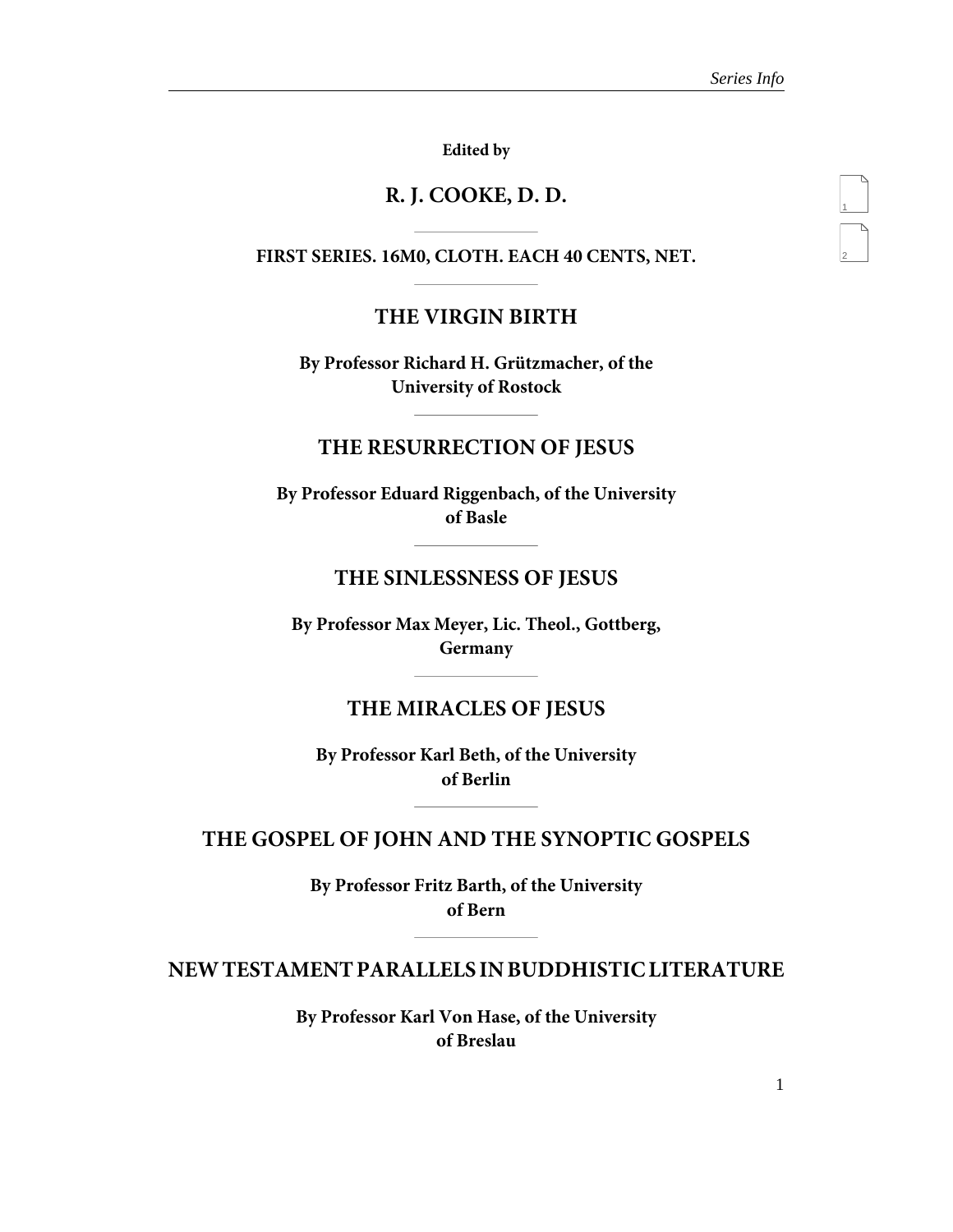<span id="page-5-1"></span>3

<span id="page-5-2"></span>4

<span id="page-5-3"></span>5

# <span id="page-5-0"></span>**The Miracles of Jesus**

**By**

# **KARL BETH**

**Professor in the University of Berlin**

# **NEW YORK: EATON & MAINS CINCINNATI: JENNINGS & GRAHAM**

Copyright, 1907, by EATON & MAINS.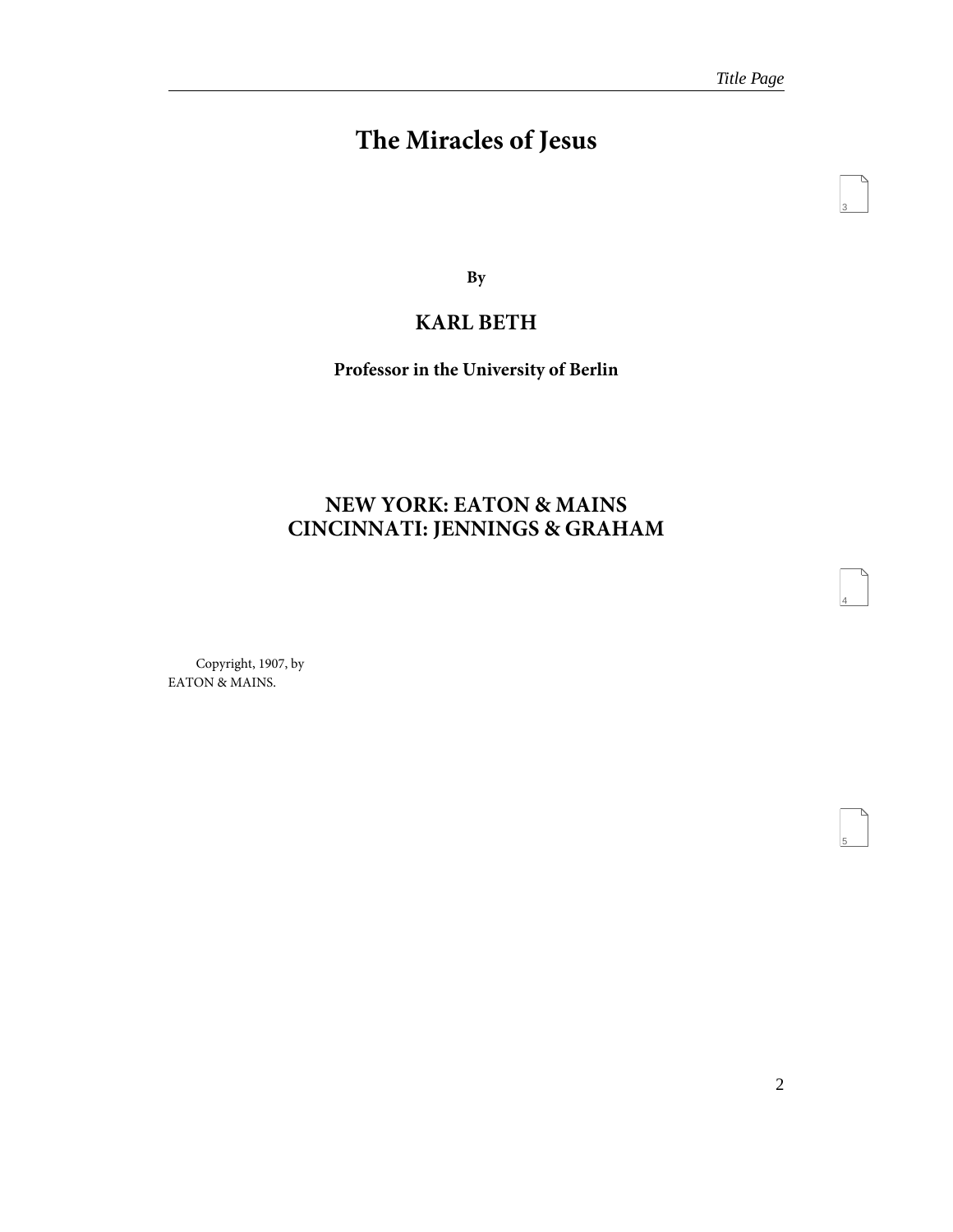#### **I**

# <span id="page-6-1"></span>**OUR TASK**

<span id="page-6-0"></span>IN every religion the supernatural affects man. The religious man seeks to grasp the supernatural. But the supernatural repels just as soon as it obtrudes itself in perceptible events and in a measure unveils the secret. The religious man sees himself in the struggle of these two tendencies of his being; he reaches after the supernatural and would snatch it, so imperfect does he feel himself and his world to be without it; but when he sees it he is tossed to and fro by doubts whether it is, indeed, the supernatural or merely a delusion.

The Christian religion connects one most intimately with the supernatural. It reveals it. "Without controversy, God was manifest in the flesh." How is the union of the earthly creature and the divine nature, of God and man, to be realized? It might appear as impossible as the union of water and fire. Certainly, when it takes place, something happens which lies beyond all calculation, something wholly extraordinary, a miracle. This miracle, which repeats itself in every true Christian life, is linked with the life of Jesus of Nazareth, which—apart from any dogmatical statement--represents the godly life in its highest degree. The life of Jesus is the original miracle of Christian miracles. Four Gospels record this life, and these narratives show traits in the biographical portrait, which place the divine-human being of the founder of our religion, in immediate relation to the supernatural, and lift for us the veil of mystery. The Gospels are filled with the records of the miracles of Jesus. There the supernatural projects into this our world of nature in a solidly concrete manner. In the face of these miracles the religious man recognizes a twofold position. Truly, he, on whom we found our religious life, from whom we receive "grace for grace," can authenticate himself as sent from God by works which no other can do. And yet does it harmonize with the idea of the Redeemer who intended to seek souls and lead them to God, to interfere by means of miracles with the orderly course of the world? Is not such miracle-working written on another page than that of prophetical soul-saving ministry? Is not this trait so foreign to his otherwise known nature that pious contemplation might have rather ascribed it to him afterward? And, should Christianity in this matter move along the same line as many other religions in whose traditions miraculous deeds are also assigned to their founders and heroes, but the reality of which criticism can by no means admit? The history of religion brings before us a great mass of marvelous legends. This uniformity in religious traditions seems to point first of all to the fact that human need always led it to ascribe miraculous deeds to religious heroes, and that the same is also the case with the miracles of Jesus.

<span id="page-6-2"></span>The assertion is indeed very often made that Jesus did not perform real miracles, that is, acts which could not have been possible in the usual course of natural events. It is true that not all the remarkable cures of which the Gospels speak are questioned, but they are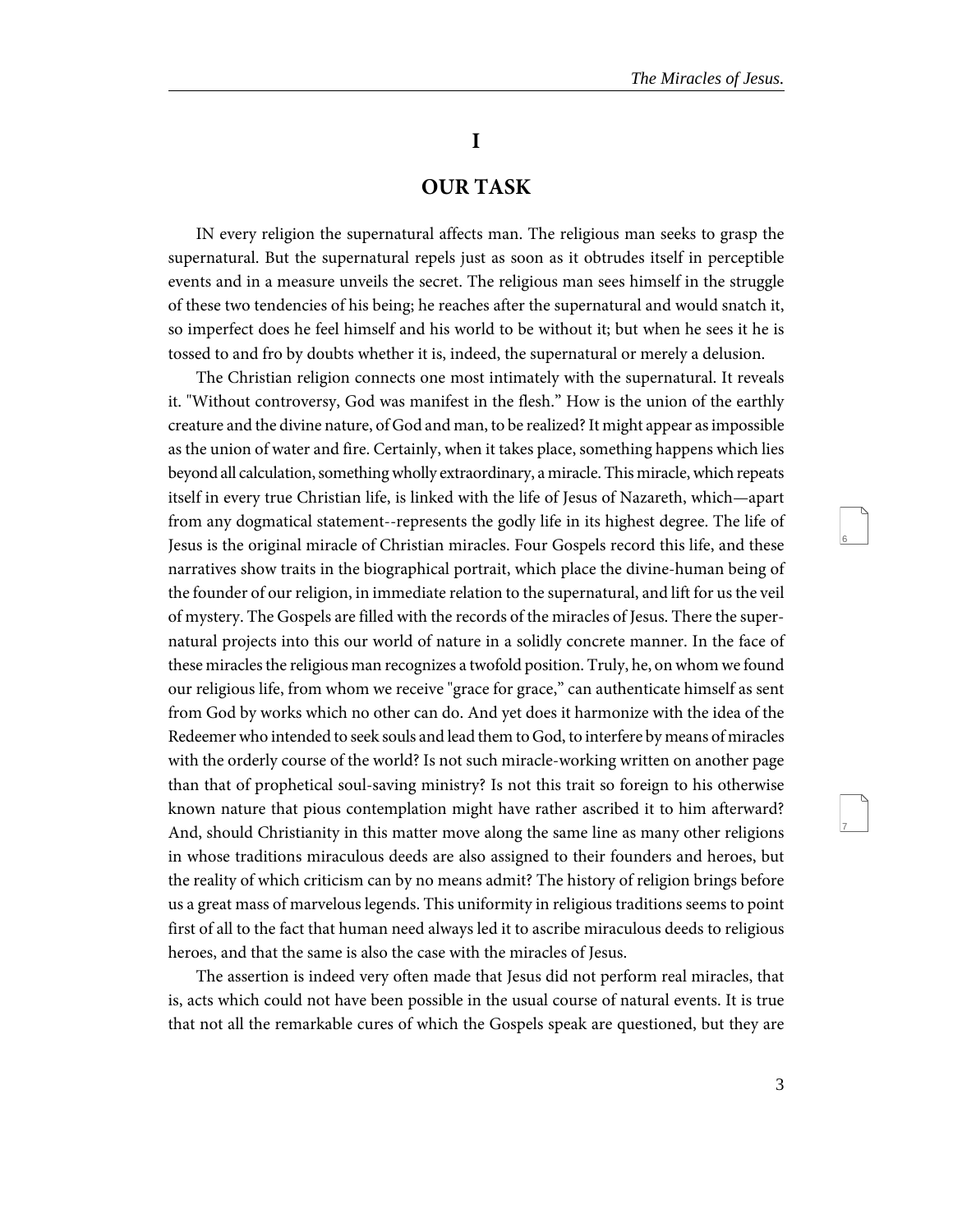<span id="page-7-0"></span>only admitted in so far as they stand in direct analogy to that class of psychical cures, which are also accomplished among us by suggestion, therapeutics, or magnetism. Thus the cures of Jesus appear, only as psychical influences produced by his strong personality, but which, on this account, cannot be declared miraculous. Thus, from this point of view, every real miracle is rejected.

<span id="page-7-2"></span><span id="page-7-1"></span>But let us see whether this estimate of the gospel miracles is necessary. The question is an historical one. One can decide against the reality of each miracle performed by Jesus without previously denying the possibility of miracles. The question of the possibility of the miraculous is entirely different from that of its historicity, especially of the miracles of Jesus. Leaving aside the question of possibility, we may try to answer the question: "What can be said of the reality of the miracles of Jesus on the basis of an historical consideration of the records?" Two points require our attention. In the first place, we may inquire whether the working of miracles belongs to the personality of Jesus; that is, whether the Messianic calling to establish the kingdom of God and to give to men a reconciled God included miraculous deeds. In the second place, the points in question are the historical instances which set forth the reality of the miracles of Jesus. Here religio-historical analogies, which seem to deprive the miracles of Jesus of their specific position and importance, as well as of their reality, have above all things to be taken into account. Our question also reads, whether the miracles of Jesus occupy a peculiar position over against the other miracles in the history of religion or whether they occupy the same position.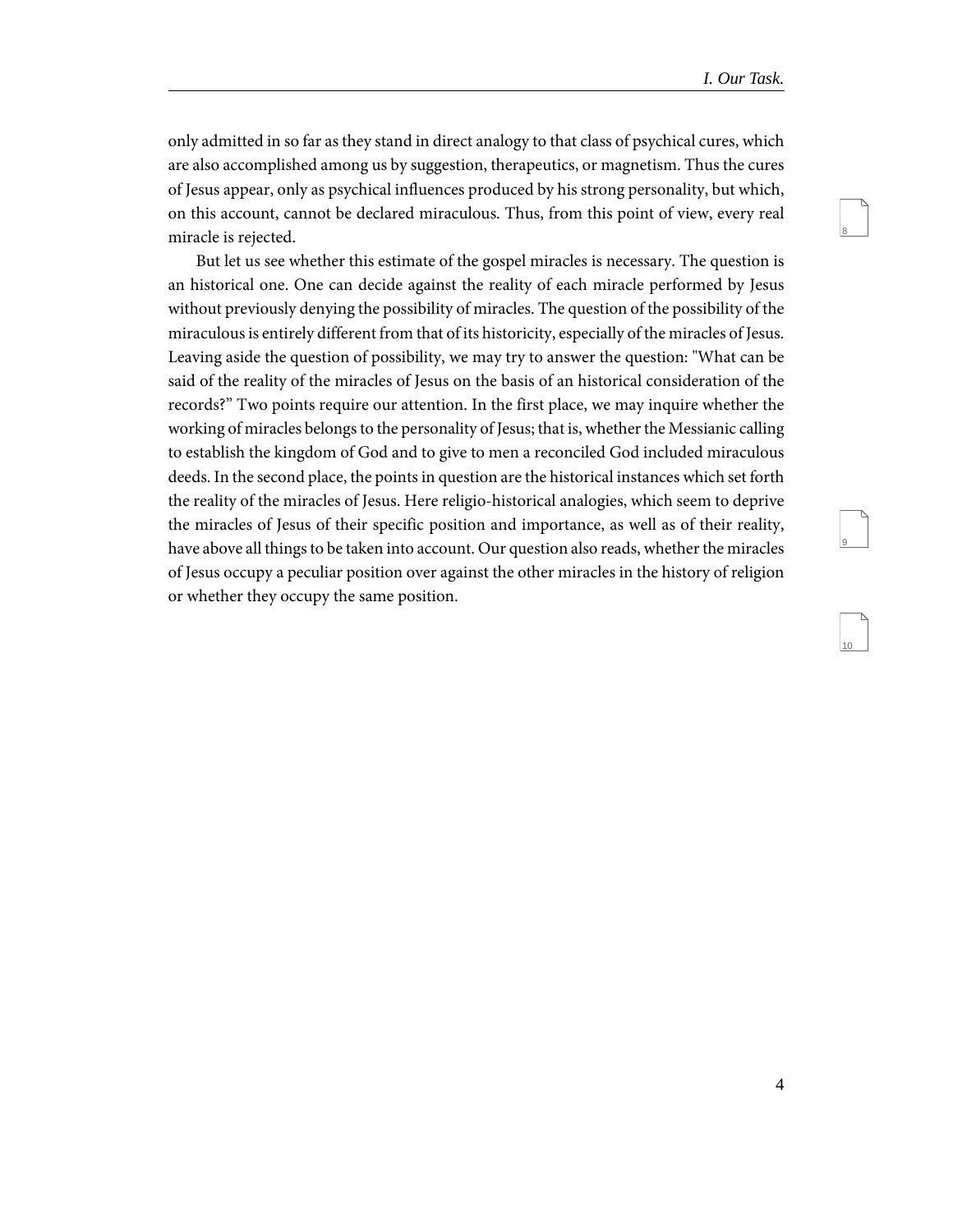#### **II**

# <span id="page-8-0"></span>**WHAT JESUS SAYS OF THE MEANING OF HIS MIRACLES**

DO the miracles of Jesus accord with his life and work? This is the first question. This query may be answered most positively by placing in the center of our consideration the copious testimonies which the Lord himself has given concerning his wondrous deeds. The discourses of Jesus reveal the purport of his person, and the closer they follow the work of the person the more valuable they become. If we can ascertain what Jesus himself thought of his miracles, it will be at the same time clear whether miracles stand in a positive or negative relation to his character.

<span id="page-8-5"></span><span id="page-8-3"></span><span id="page-8-2"></span><span id="page-8-1"></span>We repeatedly read in the Gospels that the contemporaries of Jesus believed on him because of his miracles. This, at any rate, seems to suggest that the evangelist also occupied this position, that miracles were an excellent means for awakening faith, and that for this purpose Jesus himself performed his miracles. The three synoptists and the Gospel of John agree in such expressions. In [John 11. 45](http://www.ccel.org/study/Bible:John.11.45), we read after the raising of Lazarus: "Then many of the Jews which came to Mary, and had seen the things which Jesus did, believed on him." Some, however, went to the Pharisees and embarrassed them by reporting the event (comp. [John 2. 23; 7. 26-31](http://www.ccel.org/study/Bible:John.2.23 Bible:John.7.26-John.7.31)). After the healing of the blind and dumb, the people seriously considered the question, "Is not this the son of David?" ([Matt. 12. 23;](http://www.ccel.org/study/Bible:Matt.12.23) [comp. 9. 33, seq.\)](http://www.ccel.org/study/Bible:Matt.9.33 Bible:Matt.9.34) In like manner again the fourth evangelist when recording the miracle at Cana, says: Jesus "manifested forth his glory; and his disciples believed on him" [\(John 2. 11\)](http://www.ccel.org/study/Bible:John.2.11). But there are not wanting clearly expressed statements that the miracles themselves as such, were not able to hold the people to Jesus. Not only sworn opponents know how to invalidate the significance of such signs; even the enthusiastic multitude makes the very feeding which it itself witnessed, a reason for turning its back upon the Master when further expectations remain unfulfilled ([John 6.](http://www.ccel.org/study/Bible:John.6.66) [66\)](http://www.ccel.org/study/Bible:John.6.66).

<span id="page-8-4"></span>Jesus, however, thinks otherwise. His miracles were not to be a condition for the faith of men. They are not intended in the least to excite faith. On the contrary, Jesus aims at nothing more than to distract attention from his miraculous deeds. We may understand this fact correctly only by considering the peculiarity of his calling and the relation into which he was brought thereby to his countrymen. He knew himself as the Messiah for whom his people were eagerly looking. He saw in himself the realization of Israel's religious hopes. But, at the same time, he knew himself to be in the keenest opposition to popular expectations. He was the Messiah, and he was not. He was the Messiah in the real meaning of God's plan; yet he did not resemble the conception which the people had of the Messiah. He brought the highest good of the kingdom of God, the good of consummation. The people expected the coming of the Messiah and that the manifestation of his benefits would be ac<span id="page-8-7"></span><span id="page-8-6"></span>11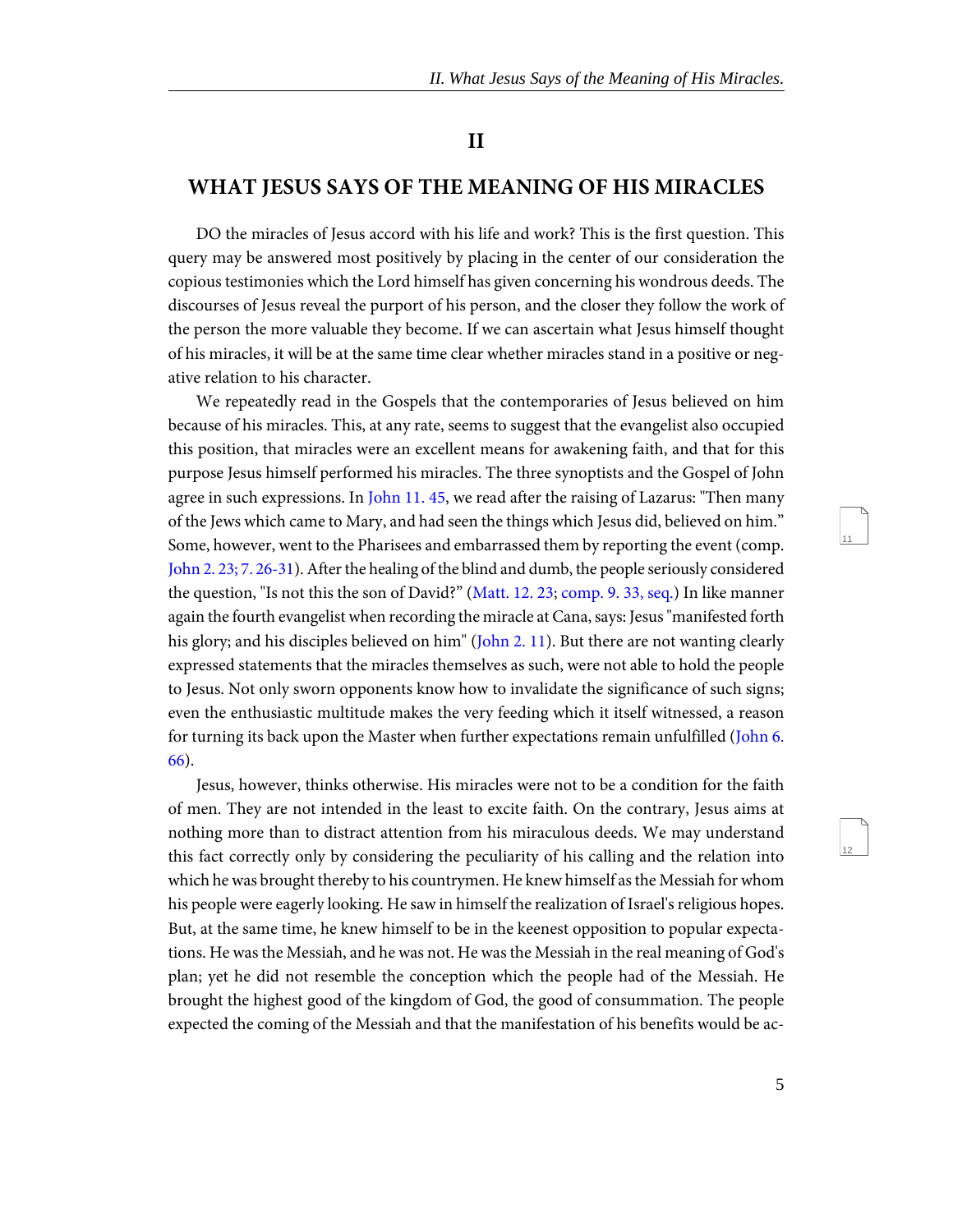companied with great signs and powerful deeds. The Messiah was to play a brilliant part and to authenticate himself by incomparable miracles; "With an iron rod" was he to shake off and abase all enemies of Israel, the Romans as well as the Herodians. It is the tragic element which runs through the life of Jesus that while wide circles of the people would acknowledge him as the Messiah, they could not recognize him as such because of that erroneous expectation. During the whole period of his captivity he had to struggle with this false Messianic idea; and he rejected those who clung only to his mighty deeds because through them their fancy was strengthened. The inner struggle was hard. The temptation was present to respond to the expectation of the people by showing himself in power; to summon more than ten thousand legions of angels. He decided against this method of asserting his Messianic call. He might thereby perhaps have advanced his fame but he would have missed his calling; for in this way he would have wholly confined the people to the worldly and the human, and would not have changed or gained their hearts.

The synoptists introduce the ministry of Jesus with the narrative which brings before us this struggle of Jesus. In the form of a program he there expresses himself with respect to his calling. The history of the Temptation tells us with what decision from the very start, conscious of the only true path, he refused from principle every performance of a miraculous exhibition. To do this would have answered the expectation of the people who longed for a Messiah who brought about the kingdom of God full of blessing with a magic stroke by establishing an outward power, to suddenly make an end to all care of the earthly life and all distress caused by political oppression. But nothing of the kind lies in the purpose of Jesus! The kingdom of God comes not with observation. This he manifested unto the end.

<span id="page-9-2"></span><span id="page-9-1"></span><span id="page-9-0"></span>We see him going through the country of Galilee relieving distress, spreading blessings. He cured a blind man who also was dumb. His opponents did not consider this cure as a sign of his divine origin. They rather ask now for a sign as a proof that that cure was not caused by the devil dwelling in him [\(Matt. 12. 38-45](http://www.ccel.org/study/Bible:Matt.12.38-Matt.12.45)). Jesus agrees with his adversaries in one point: a miracle, be it never so surprising, cannot be considered a sign that one is sent from God. This we infer from his subsequent words. At the same time, however, he vehemently addresses the representatives of the hierarchy: "An evil and adulterous generation (that is, according to prophetical phraseology; a generation which apostatized from the marriage covenant with God) seeketh after a sign" ([Matt. 12. 39\)](http://www.ccel.org/study/Bible:Matt.12.39); that is, a sign which shall be self-evidencing that the performer of it is God. Those people desired to see some sudden phenomenon, a "sign from heaven" [\(Matt. 16. 1](http://www.ccel.org/study/Bible:Matt.16.1)). The Messiahship was to be ascertained from something more wonderful than an extraordinary cure of a disease. The kingdom of God is not to be established by the spirit of Jesus, not by the gospel and repentance. Jesus judges their eagerness as the manifestation of a mania for miracles, which is an obstacle to faith. What kind of faith would that be which would thus be called forth! A sign was to take place which makes faith superfluous by demanding an apparently physical interference of <span id="page-9-3"></span>13

<span id="page-9-5"></span><span id="page-9-4"></span>14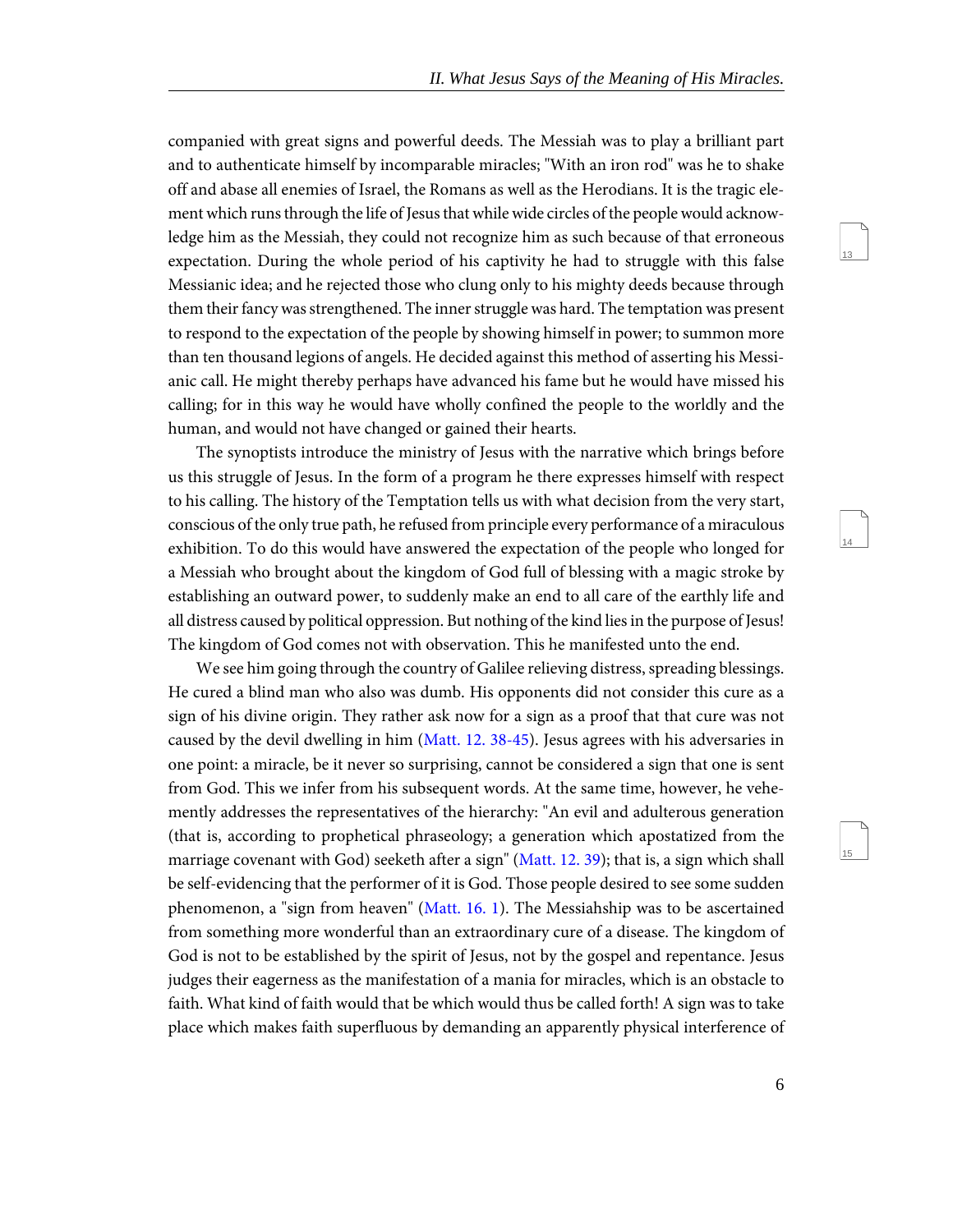God in the human world, a sign which obtains the "faith" by force. A generation, with such a mania for miracles, is "adulterous," is too far from God that it should turn inwardly to God, even in consequence of the greatest miracle; therefore "no sign shall be given to it, but the sign of the prophet Jonas."

<span id="page-10-3"></span><span id="page-10-1"></span><span id="page-10-0"></span>What is to be understood by the sign of Jonas? The Gospel of Matthew referred the words to the resurrection of Jesus, and put this interpretation into the mouth of Jesus himself. But this resurrection which (as [verse 40](http://www.ccel.org/study/Bible:Matt.12.40) states) did not take place after three days and three nights, but after two nights and one day—was it really meant by Jesus to be the infallible sign of his Messiahship? In reality it had not become such a sign. It did not take place so publicly that the adulterous generation believed thereby; in fact that generation did not receive that sign at all, but those only who believed in God. There can be no doubt that in [verse 40](http://www.ccel.org/study/Bible:Matt.12.40) we have the opinion of the evangelist before us, or, rather, the interpretation of the word of Jesus handed down to him. This becomes evident from the other Gospel account of this event. In the narrative of Luke (11.30), the point of comparison is given differently. As Jonas became a sign to the Ninevites, so the Son of man shall be to this generation. The prophet Jonas, however, became to the inhabitants of the eastern city a purely spiritual sign, appropriated not so much through some physical happening but, rather, through the power of the Spirit. Jonah's courageous preaching of repentance and its powerful success proved his divine commission. In this way the God-estranged generation is to be overcome. Thus Jesus, in his personality and call to repentance and pledge of salvation, will also be the sign appointed for this generation. It is by no means necessary to think of a near or distant future when this sign shall take place. It is, rather, meant that this very sign is already present and is given now; and that hereafter no other sign shall be given than this, just as the Old Testament prophet gave it to the heathenish city.

<span id="page-10-2"></span>A beautiful parallel to this word of Jesus is the parable of the obedient and disobedient sons together with its explanation ([Matt. 21. 23-32\)](http://www.ccel.org/study/Bible:Matt.21.23-Matt.21.32). The parable is an answer to the question, 'By what authority was Jesus teaching the people? Jesus refused a direct answer because "the elders" did not reply to his question as to whence the Baptist received his authority. Now he says the call to repentance of the Baptist was made in order to bring about a change of heart. In their attitude toward him the scribes resemble the disobedient son who at first promised to obey his father, but afterward thinks otherwise and will not listen to the (now in Jesus) repeated voice of the father. But the sinners who follow Jesus and are inwardly changed are like the son who at first refuses obedience and afterward repents and returns home. Here, too, the thought is decisive, that it does not require an extraordinary sign to convince man of the nearness of God the call of repentance ought to have shown to all that God is at the door. Thus also is it with the attitude of men toward Jesus. "By what authority" he acts, and whether he is the revealed of God, is to be inferred from his presence and his teaching.

<span id="page-10-4"></span>16

<span id="page-10-6"></span><span id="page-10-5"></span>17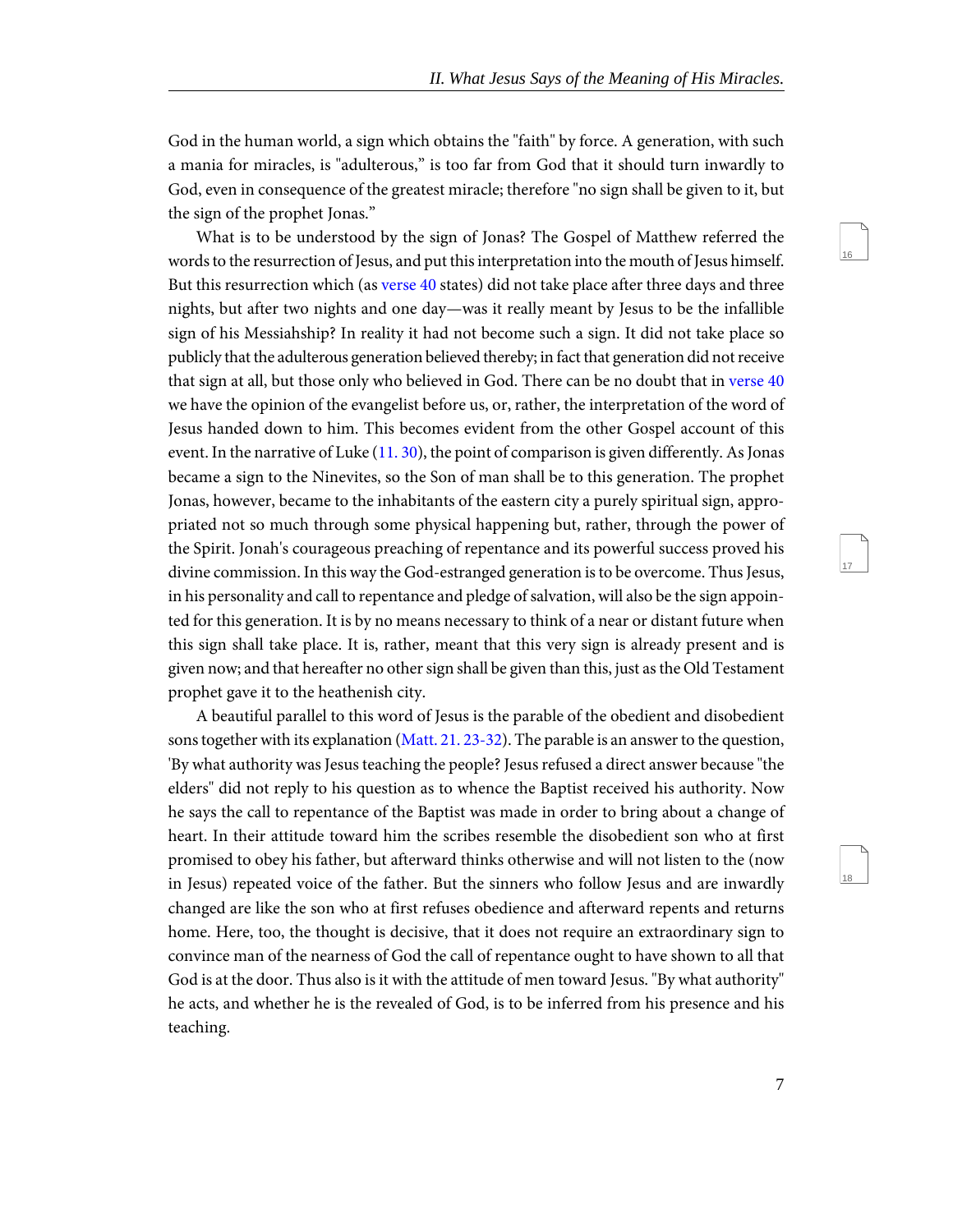<span id="page-11-0"></span>The continuation of the address of Jesus proves that the statement concerning the sign of Jonas, according to Matthew, notwithstanding the interpretation given in the text, must not be understood of a certain, miraculous act. When the people of Nineveh, because they repented at the preaching of Jonas, shall, as it were, rise up in the judgment against the Jewish scribes at the general resurrection ([verse 42](http://www.ccel.org/study/Bible:Matt.12.42)), the salient point is that the sign for them is the preaching of repentance. This characteristic feature of the sending of Jonas, Jesus applies to his position in Israel. When a plain prophet already made such an impression and became a credible sign, how much more must every open heart see in Jesus, in him, the Sinless One, the sign from heaven; for "here is a greater than Jonas." How often, of his work from which alone man can infer as here, Jesus refers to the uniform totality, his sign of the Messiahship! He will not perform a miraculous feat in order to acquire acknowledgment at least, where curiosity, superstition, or even unbelief looks for it. He states clearly that those are in error and far from the kingdom of God who seek a manifestation of God in miraculous phenomena. The manifestation, rather, accomplishes itself in history, in the mental, historical life of humanity. There the honest-hearted will perceive the signs of God. Expressive of severe judgment on those having a mania for miracles, Christ tells us that prodigies, as a means of awakening faith, are not to be thought of. We see Jesus here intentionally diverting attention from all kinds of magic, every kind of fetichism, everything carnal in religion. The spiritual element of the religion founded by him is emphasized in that God and his will may be known in the sphere of the spiritual. What one understands by the miracles of Jesus, wherever one occurs is not to be connected with the intention to establish religion or reveal God; all this belongs not to the "sign" which humanity must regard, in order to know by what authority Jesus spoke and acted.

<span id="page-11-1"></span>The peculiarity of Jesus's conception of his miracles is thus sufficiently clear. The object of his life is this: to prepare men for his gospel and to lead them to God by influencing their minds. For this purpose his miracles are not conducible, for he knows very well that by them no sinful men become godly, and no atheist a believer in God. To this deep discerner of man the way of human reason which tries to explain to itself by natural means even the problems of the supernatural, is not unknown. The natural man seeks after natural causes and does not reason from the miracle to the supernatural agent of the miracle. Even the "greatest" miracle—the resurrection of the dead—will not be accepted. Reason will seek for secret mundane causes and will find them. This very case Jesus emphasizes by supplying the critique on all spiritualistic longing in the parable of Lazarus and the rich man: If men believe not the living word and the Spirit of God, they will not believe, though one rose from the dead [\(Luke 16. 31\)](http://www.ccel.org/study/Bible:Luke.16.31). He only will be able to perceive in the miracles a deed of God who is already convinced of God's power and work. For this reason Jesus performs no miracles for unbelievers. For such his miracles would only provoke indifference and hardness of heart.

<span id="page-11-2"></span>19

<span id="page-11-4"></span><span id="page-11-3"></span>20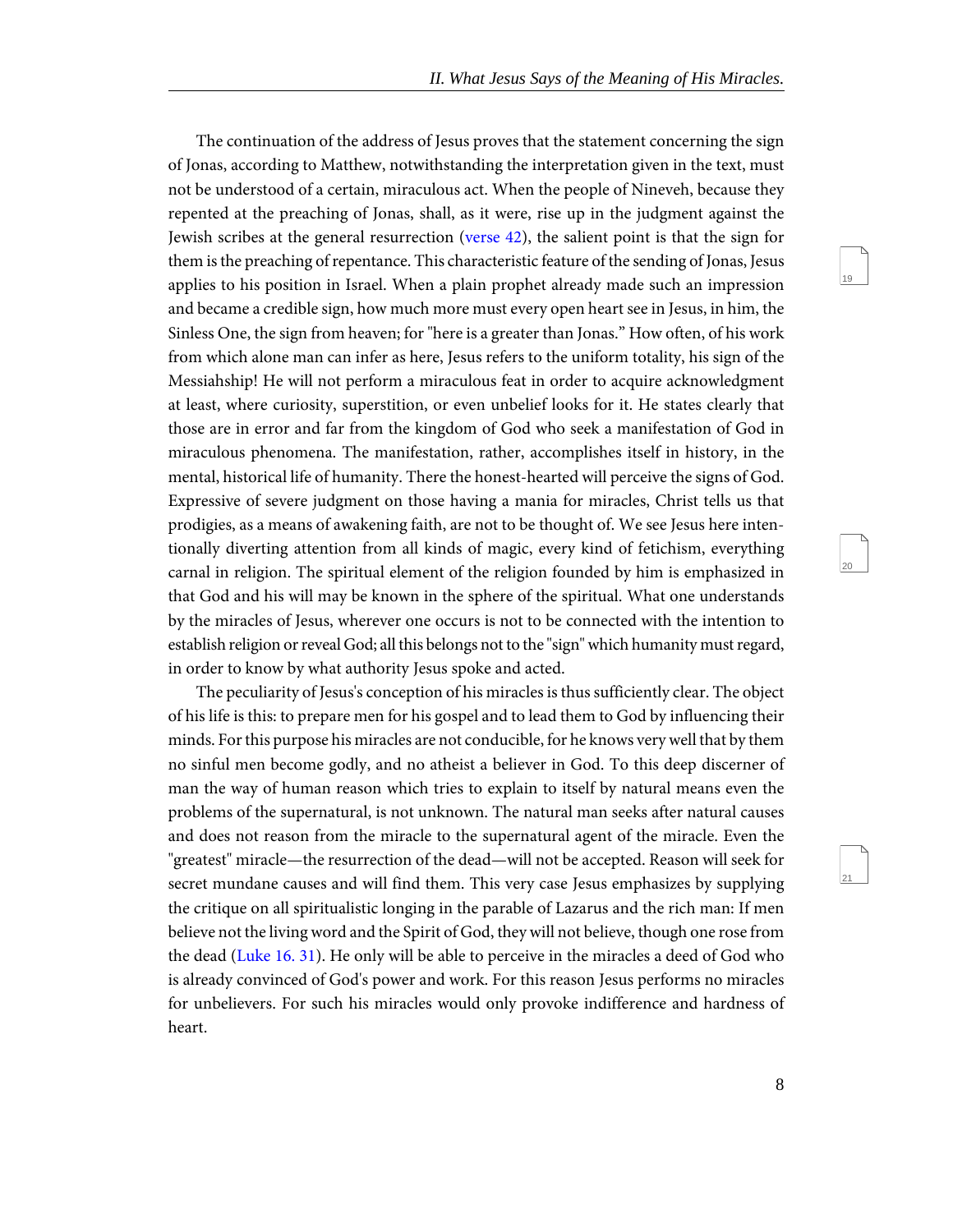<span id="page-12-3"></span><span id="page-12-0"></span>These thoughts we find in many expressions of Jesus. Consider, for example, his coming to his home city of Nazareth, as Luke describes it [\(4. 23-27\)](http://www.ccel.org/study/Bible:Luke.4.23-Luke.4.27) . The unbelieving people have asked him to do before their eyes the same deeds as in Capernaum; but he refuses, and refers to Elias and Eliseus, who did not use the God-given power for miraculous help among Jews, but bestowed it upon two non-Israelites who, by their faith, were truly qualified to receive the blessing. Or, let us take the answer to the question of the Baptist, in which he emphasizes the Messianic character of his activity, and mentions miracles only in connection with the founding of the Messianic kingdom, and subordinates them to his preaching ([Matt. 11. 2-6\)](http://www.ccel.org/study/Bible:Matt.11.2-Matt.11.6). He designates his activity as that of the promised Messiah, and refers to the Messianic time as predicted by Isaiah. Events of a wondrous nature have come to pass, but the miraculous element in them is not the main thing, but the result: that misery ceases when God's hand is stretched out in mercy and tenderness. Thus those miracles come into question only as elements in the preaching of salvation, and this is also indicated in the answer of Jesus when he commanded them to "Go and show John again those things which ye do hear and see." God's kingdom of blessing comes through the joyful message of Jesus, which preaching, however, is accompanied by distinctive characteristics of the happy state which is yet to be restored in God's world.

<span id="page-12-4"></span><span id="page-12-2"></span>In a more decided manner is the working of miracles subordinated to that of preaching in [Mark 1. 33-39](http://www.ccel.org/study/Bible:Mark.1.33-Mark.1.39). At Capernaum in the evening, Jesus healed many sick people. With the first early dawn he retires from the city to a solitary place for prayer. His disciples, led by Peter, follow after him, and, finding him, wish to bring him back to the city, as the inhabitants were seeking him. And he? "Let us go into the next towns, that I may preach there also: for therefore came I forth." Luke, who describes more fully this event ([4. 42-44\)](http://www.ccel.org/study/Bible:Luke.4.42-Luke.4.44), makes him say still plainer that his life's object was none other than the preaching of the kingdom of God. According to this account the multitude itself had come to Jesus and urged him not to depart from them; but he tells them plainly: "I must preach the kingdom of God to other cities also; for therefore am I sent."

<span id="page-12-5"></span><span id="page-12-1"></span>All this proves that Jesus considered his miraculous power not as something independent of his call to repentance and the kingdom of God, nor did he wish it to be considered as such. In estimate and value as they easily appear at a superficial glance in the synoptic Gospels, miracles are of little importance. Jesus himself does not consider them as the quintessence of his work. Nevertheless, according to our records, he so readily demonstrated his divinity by his miracles that the granting of the same must have been of decisive importance to him. Indeed, Jesus did not consider his miracles as a superfluous element of his appearance, but, as the answer to the Baptist already showed, they were for him an important element in the coming of the kingdom of God, as is seen in the fact that on the occasion on which he rebuked those who were seeking signs he again refers to his works ([Matt. 12. 33,](http://www.ccel.org/study/Bible:Matt.12.33-Matt.12.34) [seq.;](http://www.ccel.org/study/Bible:Matt.12.33-Matt.12.34) [Luke 11. 14, seq.](http://www.ccel.org/study/Bible:Luke.11.14-Luke.11.15)). Miraculous cures were not uncommon or unexpected among those <span id="page-12-6"></span>22

<span id="page-12-8"></span><span id="page-12-7"></span>23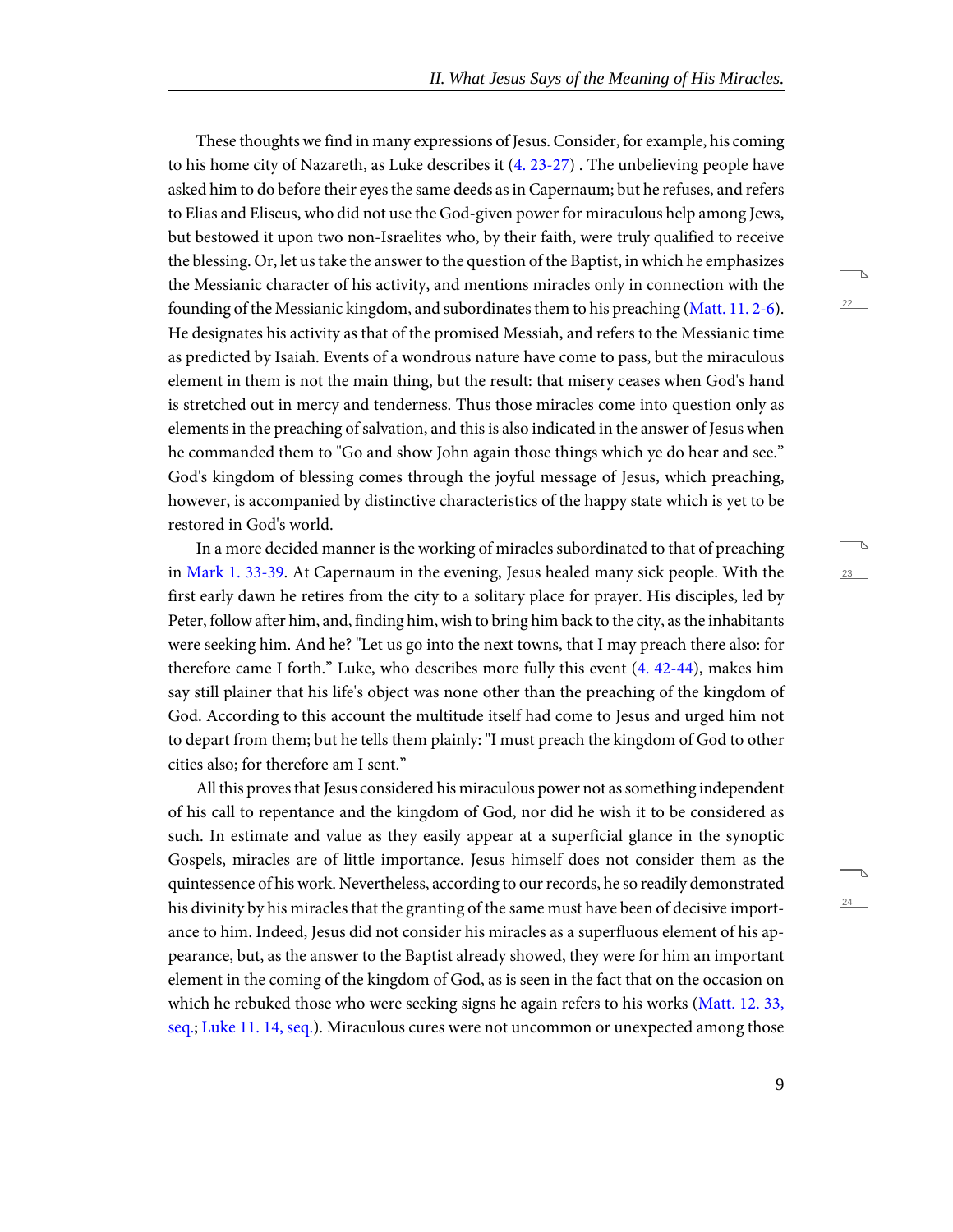people; there were some who boasted of such arts and were occasionally successful; hence, it was no sign of his Messiahship for the prejudiced opponents of Jesus when he cured one who was "blind and deaf" by casting out his demon. We are told that the multitude preferred, rather, the inference as to his Davidic sonship, that is, his Messiahship; the Pharisees, however, opposed it by saying: "He casts out the demons not with the help of God, but as an associate of the head of the devils, the lord of the kingdom of demons." Over against this accusation Jesus proves the absurdity of such a charge, since he would thus destroy the kingdom itself with which he is in league. This being impossible, he can only act through the Spirit of God; and where demons are cast out there the kingdom of God has come unto men [\(Matt. 12. 28](http://www.ccel.org/study/Bible:Matt.12.28)).

<span id="page-13-2"></span><span id="page-13-1"></span><span id="page-13-0"></span>In this way Jesus manifests his matchless activity against the powers of darkness as part of his divine plan; not that faith in his divinity would be weakened by such intervention, but that the powers of evil should thereby be restrained and the way prepared for the government of God. All his cures may be regarded from the same point of view. The cure of the man sick of the palsy ([Mark 2. 3-13](http://www.ccel.org/study/Bible:Mark.2.3-Mark.2.13)), with its pointed reference to forgiveness of sins, is an illustration. The proceedings on this occasion could, indeed, soonest make the impression that Jesus performed a miraculous cure in order that unbelievers also might acknowledge his divine mission; but such is not the case, for we find not the least indication that the cure produced faith among the scribes; and the events themselves, notwithstanding [verse 10,](http://www.ccel.org/study/Bible:Mark.2.10) allow not the opinion that Jesus intended to awaken the faith of the incredulous. Here, as elsewhere, he promised to the sick the forgiveness of his sins. The hierarchs looked upon it as blasphemy. To purge himself from this reproof he suggests to those people their judgment on the bodily cure now to be accomplished, namely, that he cannot only promise something whose actual occurrence cannot be controlled by men, but also something which at once must either prove itself valid or invalid. He could have cured the sick man without this illustration of his work which was provoked by his adversaries, for not to heal was wholly against his custom. The circumstances, however, offered at this time the opportunity to call attention to the connection of his preaching of the kingdom with the conveyance of earthly blessing.

Answering this conception of the Messianic calling, Jesus combined with it the works of divine love and mercy. As Jesus decidedly expressed himself against the assumption that every particular disease is a consequence of a sin, so also was he convinced that there did exist a general organic connection between physical evil and religio-moral deficiency. The latter is perceived as the real cause of the depth of the physical sphere. Moral deficiency exercises a generally degenerating influence, analogous to the depressing effect which the sinking of the spiritual level of a person exercises upon his entire embodiment. That defect in the domain of the human nature is a sequence of apostasy from God, hereditary in humanity; a sequence thereof, that men deny their God-relationship by their practical life and effort, comes out in the teaching and working of Jesus. It was, therefore, in the interest of <span id="page-13-3"></span>25

<span id="page-13-5"></span><span id="page-13-4"></span>26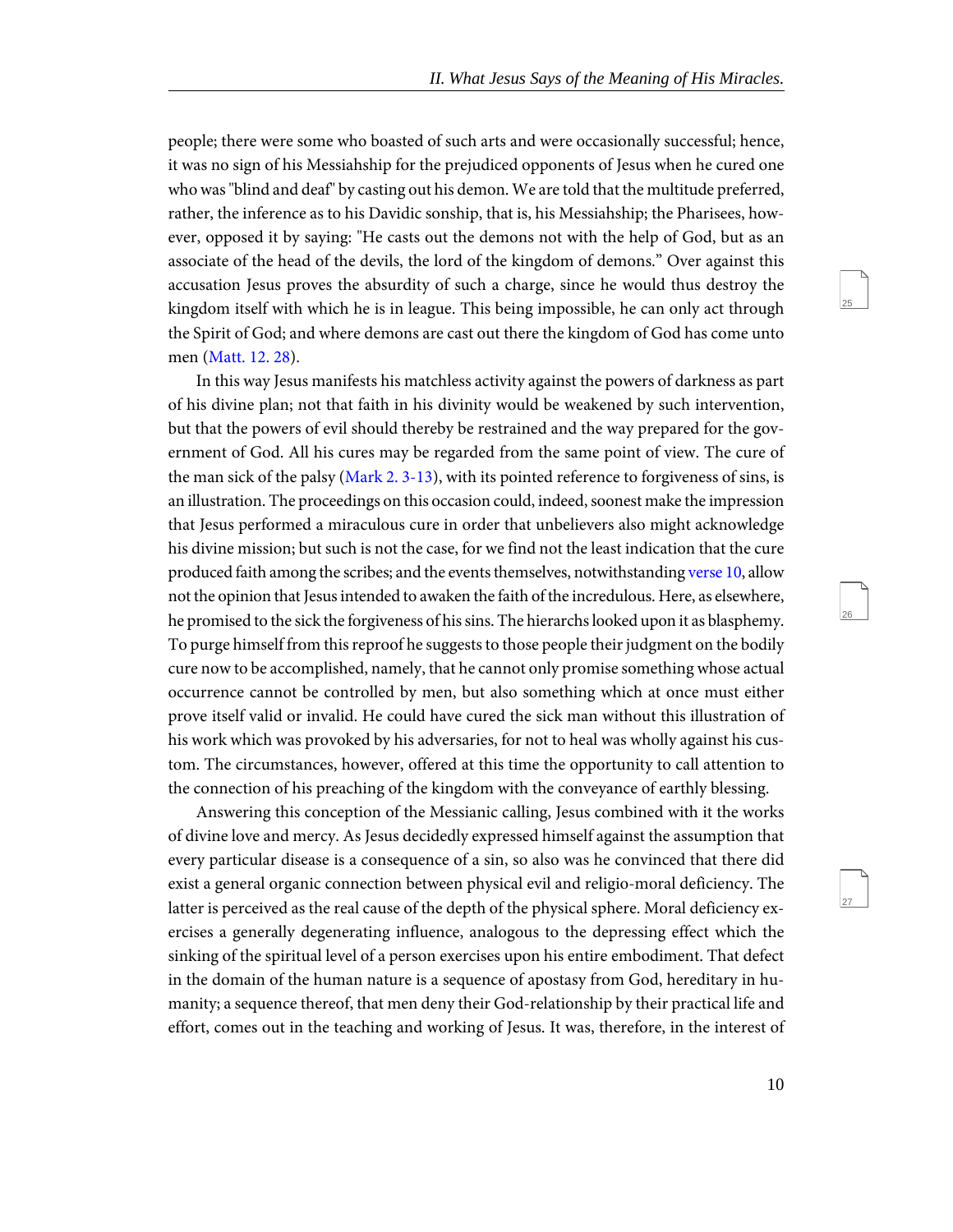his calling to remove, in the first place, the distress of souls, and at the same time also to abolish the bodily misery organically connected with this distress of the soul. Jesus was inwardly moved to help physically where he helped spiritually; and this doubly apparent wondrous help is nothing else than the immediate practical proof of the divine will of love. As often as the Father moved him Jesus showed his divinely helping love. Helping and blessing, saving and redeeming, his mercy interposed also in the outward life of individuals. Not only healing diseases, raising the dead, feeding the multitude, but, in general, all the miracles which he performed were emanations of this compassion over spiritual wretchedness, which inclined to bodily distress in order to completely finish its work.

Let us look back! Jesus came to found the kingdom of God; to lead men into it, and thus bring them to a voluntary submission to God's government. The proper means for that is the preaching of glad tidings which only he can accept whose heart is changed, whose mind is directed toward repentance. But it belongs to the Messianic task to overcome not only the ethico-religious wretchedness of remoteness from God and of being forsaken by God, but also physical natural misery in its different forms. This natural suffering Jesus regards as the disorder of the divinely arranged relations in the human world, in. which Satan's rule has entered. The complete victory of God belongs, indeed, to the future; but the blows which Jesus strikes the power of darkness are an earnest and pledge of the world's renovation. So far as saving miracles are signs, they are not such for the divine authority of Jesus, but only of the love of the heavenly Father and the coming of his kingdom.

This ethico-religious regeneration is not merely the more important element in the endeavor, of Jesus; it is also the essential preliminary condition for the effectuation of the love which shows itself in Jesus's miracles of mercy. His miracles can only take place where there is a disposition toward God, or has at least commenced. No miracle is done to break unbelief; but where it is broken, God's power is visible. For an extraordinary physical event has never, the ability to convince men who are lacking in religious and moral willingness; and, because miracles, on the one hand, are the accessory phenomena of the Messianic work, and on the other, must remain unintelligible to unbelief, Jesus never referred to them, properly speaking. Connected with this is the fact that by no means did he think miraculous power "as robbery," the possession of which he alone had to secure. Being conscious of possessing it in consequence of his immediate communion with God, he was not afraid to convey it to everyone who, like him, lives in the will of God. This trait makes clear anew the difference between the Messiahship and the miraculous power of Jesus; the former belonged to him exclusively. When thinking of it he emphasized his person as unique which, unlike anyone else, stands in essential connection with God. He and he alone has to bring the glad tidings. He and he alone can give remission of sins and establish the kingdom of God. But the power of working miracles he gave to undefiled faith generally. Where there is a man

<span id="page-14-0"></span>28

<span id="page-14-2"></span><span id="page-14-1"></span>29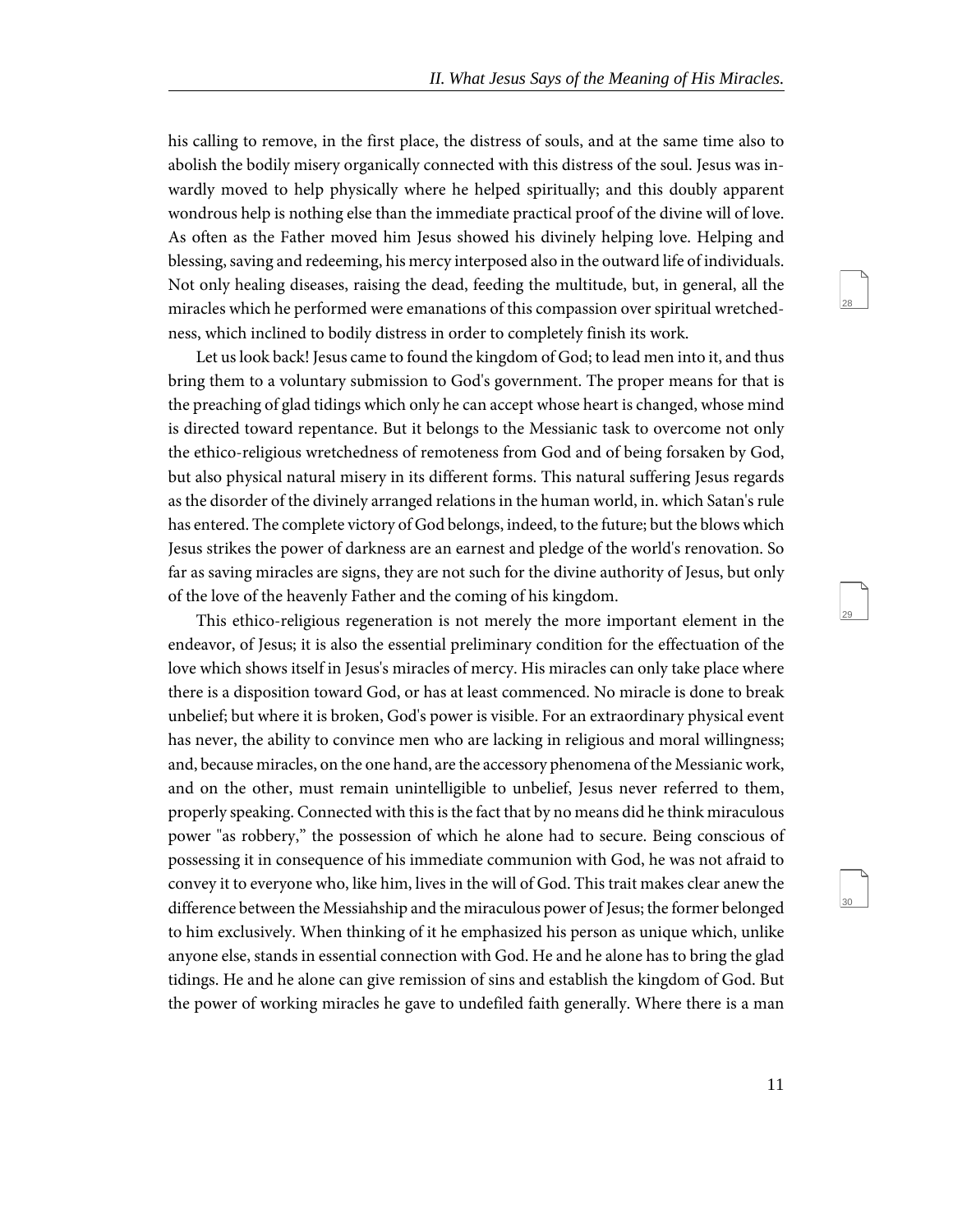<span id="page-15-0"></span>who in every moment is absolutely sure of his God—to whom, indeed, also absolutely moral purity belongs—there "all things are possible" [\(Mark 9. 23\)](http://www.ccel.org/study/Bible:Mark.9.23).

<span id="page-15-5"></span><span id="page-15-1"></span>Thus far we have purposely followed only the synoptic tradition. The Johannean record requires a separate treatment, because it may seem and it has been repeatedly affirmed, that John and the Johannean Jesus ascribed to miracles a far greater and at the same time, a more external importance. The objectors to the genuineness of the fourth Gospel freely emphasize the fact that the Johannean Jesus, as distinguished from the synoptic, makes much of his person and his miracles; and it is remarkable indeed that we have here statements of Jesus concerning his miracles which read entirely different. Was it impossible to assign to. the synoptic Jesus the idea that his miraculous power should or only could, awaken belief in man? In the fourth Gospel more than once we hear from the mouth of Jesus that his miraculous deeds were to serve Revelation and Faith. Thus [\(John 9. 3\)](http://www.ccel.org/study/Bible:John.9.3) before healing the man who was born blind Jesus says that his blindness is not in consequence of sin, either of the parents or of the sufferer himself, but in order that "the works of God should be made manifest in him," and at once. Jesus puts his healing ministry parallel with his ministry of enlightening the world. At the report of the sickness of his friend, Lazarus, he says to the disciples: "This sickness is not unto death, but for the glory of God, that the Son of God might be glorified thereby." When he hears of his death he says to his disciples: "I am glad for your sakes that I was not there, to the intent ye may believe" ([John 11. 15](http://www.ccel.org/study/Bible:John.11.15)). Before the raising of Lazarus he openly thanks God because of the people which stood by [\(verse 42](http://www.ccel.org/study/Bible:John.11.42)) "that they may believe that thou hast sent me."

<span id="page-15-6"></span><span id="page-15-4"></span><span id="page-15-3"></span><span id="page-15-2"></span>Have we here, indeed, a different conception of the importance of the miracles than in the synoptists? This question can not be answered by considering the quoted words alone; we can only decide upon it when other Johannean words of Jesus on miracles are also considered. Nevertheless, something can be stated here. Jesus does not say that by this miraculous cure his divine glory should be manifest, but that "the works of God" should be brought near to men. And the further connection of the thought proves irrefutably that the fundamental conception of Jesus, as to the place of his miracles, according to the Johannean account, is none other than that of the synoptists. For the miraculous cure is included in the works of God which latter, according to [verses 4 and 5,](http://www.ccel.org/study/Bible:John.11.4 Bible:John.11.5) are just the works which Jesus does in order to fulfill his calling as the Light of the world; or, as it might be expressed according to the synoptists, in order to establish the kingdom of God with the help of the accompanying deeds of blessing. The healing, therefore, belongs to the large class of works of Jesus, which we shall consider later.

<span id="page-15-7"></span>Concerning the words quoted from the story of Lazarus, the first two are addressed to the disciples who are not classed with unbelievers. When at the resurrection the intention, nevertheless, prevailed that the Son of God should be glorified and the disciples "come to believe," it cannot mean that they should be converted from unbelief to faith. We are com-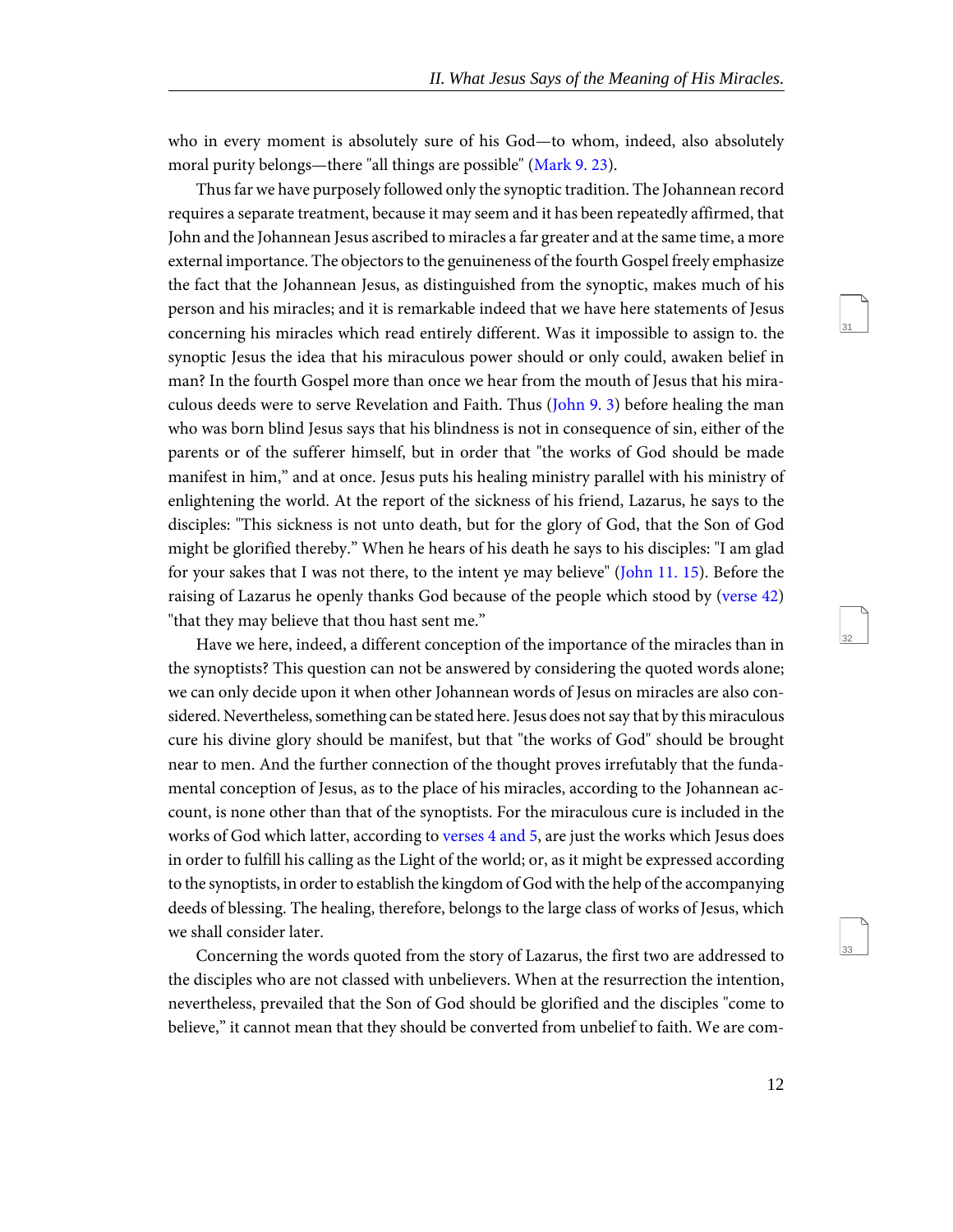<span id="page-16-4"></span>pelled, however, to affirm, according to the synoptists, that absolute faith is not a condition for experiencing a miracle, but the direction of the spirit toward God, and the will aspiring after God, which on their part by the perception of the miracle can indeed become strengthened. What is not clear is the word spoken with respect to the people standing by ([verse 42\)](http://www.ccel.org/study/Bible:John.11.42). It will be seen that the Johannean discourses of Jesus offer no grounds for the supposition that Jesus ever insisted that his miracles were means for awakening faith. Only on the supposition that among the surrounding Jews who were mostly friends of Mary and Martha, the necessary religious disposition existed for the right acceptance of the miracle, does the word spoken with respect to the people conform to the idea of Jesus, which is, moreover, to be elicited from the record. His prayer, that these people, in virtue of this resurrection, might come to belief in his divine mission, denotes then that their yet imperfect faith might come to the true Christian belief in the operation of divine grace.

<span id="page-16-3"></span>The dispute with the Jews, recorded in [chapter 10. 32-38](http://www.ccel.org/study/Bible:John.10.32-John.10.38) (comp. [14. 11\)](http://www.ccel.org/study/Bible:John.14.11), admits also of no other conception. When they endeavored to stone him Jesus referred to the "many good works from my Father," which he "showed" them. The "works" appear here *as* the only refuge which he has over against their charge of blasphemy: "If I do not the works of my Father, believe me not. But if I do, though ye believe not me, believe the works; that ye may know and believe, that the Father is in me, and I in him." Did he therein state that he performed miracles for the purpose of moving the Jews to faith? This could not have been the meaning, if by works miracles were to be understood. For one must not overlook that Jesus makes a concession here which, according to the nature of the concession, is far from making known his real view.

<span id="page-16-1"></span><span id="page-16-0"></span>For these and like statements in the Gospel of John it is very important that under the works of the Lord his miracles are not to be understood. True, there is also no reason for excluding miracles from the interpretation of works; but they are not thought of as in the first place. When Jesus says that his meat consists in his life-purpose, to finish the work intended by God [\(4. 34\)](http://www.ccel.org/study/Bible:John.4.34), he designates the discharge of his life-task as the work of God, namely, his endeavor that men should believe and obtain eternal life. And it means the same whether he speaks of his Father, or of his own work, whether of work in the singular or of works in the plural. His works are not single miraculous deeds in the realm of nature, but they consist in bringing about the kingdom of God, which begins on this side through spiritual quickening and shall be completed only at the general resurrection of the dead and the last judgment [\(verses 20-29](http://www.ccel.org/study/Bible:John.4.20-John.4.29)). On this account he does not think of his miracles when conscious that his works testify of him; his divine sending is attested rather by his Messianic ministry ([verse 36](http://www.ccel.org/study/Bible:John.4.36)).

<span id="page-16-5"></span><span id="page-16-2"></span>This must be borne in mind for the understanding of a text like [15. 24:](http://www.ccel.org/study/Bible:John.15.24) "If I had not done among them the works which none other man did, they had not had sin: but now have they both seen and hated both me and my Father." This means that whoever has experienced <span id="page-16-6"></span>34

<span id="page-16-8"></span><span id="page-16-7"></span>35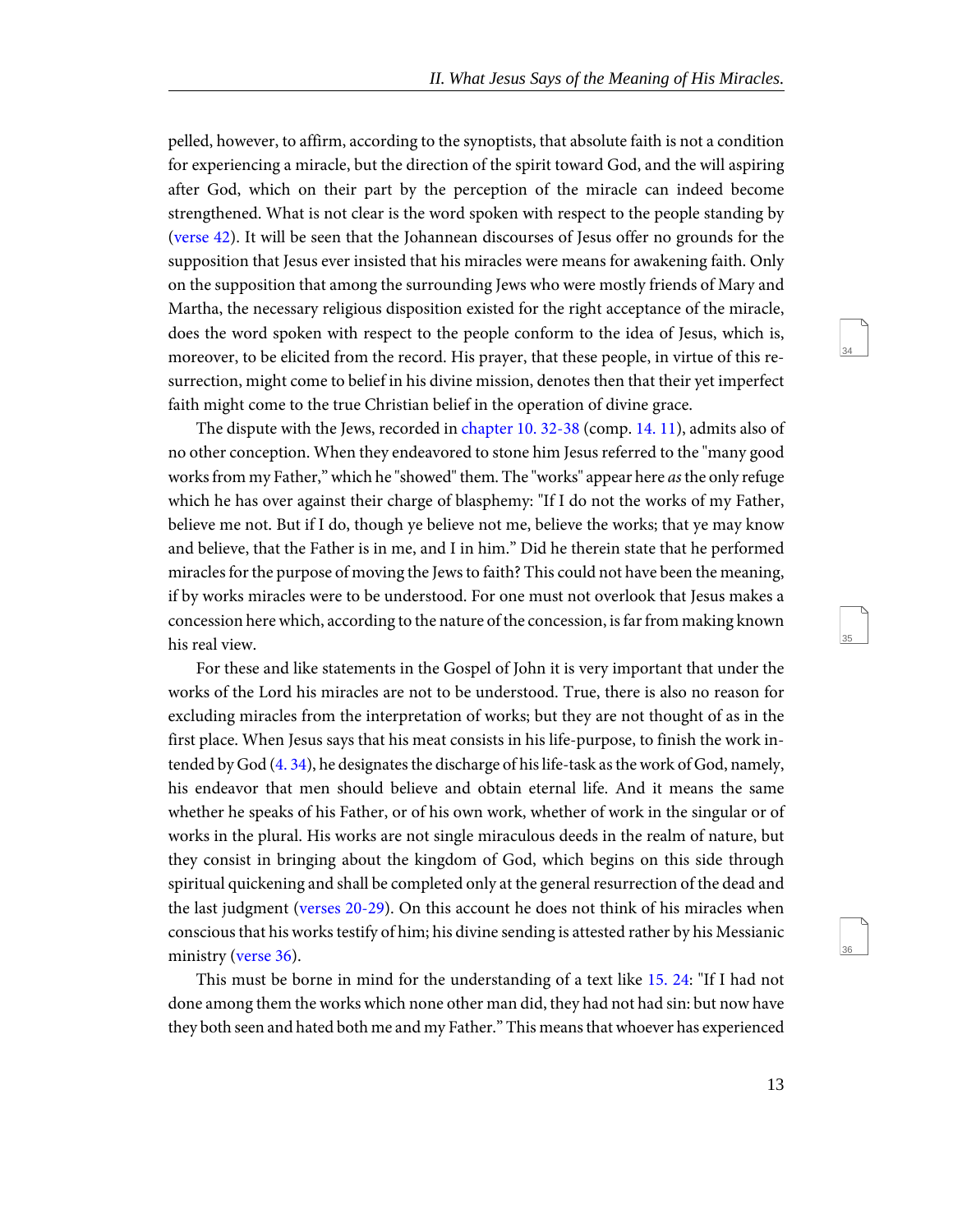<span id="page-17-2"></span>the ministry of Jesus, his preaching of death and life, together with his bestowal of blessings, without humbling his mind and without opening his heart to faith, has committed the fundamental sin—unbelief. The "works" of Jesus produce faith provided man is not impenitent. His miracles in themselves have no such power. That the miracles are out of the question [verse 22](http://www.ccel.org/study/Bible:John.15.22) proves, where Jesus mentions his "coming and speaking" instead of his works.

<span id="page-17-0"></span>Considering this understanding of the words of Jesus, we find that the principle is expressed more strikingly and more frequently in John than in the synoptists that the signs which God gives to men are not wondrous events in nature or outward history but the Lord's preaching of repentance and salvation. The Gospel of John, too, has preserved the direct rejection of all mania for miracles, and of a faith accommodating itself to miracles. It is here most severely expressed in the words: "Except ye see signs and wonders, ye will not believe" ([4. 48\)](http://www.ccel.org/study/Bible:John.4.48); and against this reproach is set the praise of those who believe without seeing ([20.](http://www.ccel.org/study/Bible:John.20.29) [29\)](http://www.ccel.org/study/Bible:John.20.29). In general, it is mere assertion which cannot be proved that in the fourth Gospel the miracles play a greater part and are exaggerated, as if the author intended to demonstrate faith in Jesus as the divine Logos by greater miracles. The difference between John and the synoptists on this point is just the opposite. While the account of the synoptists is so excessively unbiased that we would think that Jesus possessed inherent power of miracle, and while sometimes the idea seems to be that Jesus walked among men like a miracle-worker, practicing magic, according to the Johannean tradition Jesus refers his miraculous power to a continual connection with the heavenly Father who in any particular individual case consents to a performance of the miracle. Here every magical idea is absolutely precluded. The personal God is in him with his own working and impulse. The personality of Jesus becomes thus more intelligible to us; it becomes more lucid to us by the testimony of the beloved disciple who understood best the uniqueness of his Master.

<span id="page-17-1"></span>Very clear—to refer to it again—is the statement made to the sign-seekers in the fourth Gospel ([6. 25, seq.](http://www.ccel.org/study/Bible:John.6.25-John.6.26)). In spite of the miraculous feeding the people in their carnally religious expectation are not satisfied. Like the Pharisees they wish to see something very extraordinary, according to the synoptic tradition, in connection with the healing of the demoniac. The feeding of five thousand people with a few loaves is not acknowledged as a sign which proves the Messiah. Notwithstanding this miracle Jesus is considered by the people lower than Moses, because the latter brought bread down from heaven visibly. They do not consider the fact that the fathers also had not recognized that the bread in the wilderness was a gift of heaven. The wonder of the past as such obtains in their thought a higher character than this miracle, and their demand is that he who is sent from God should again legitimatize himself by this, that he give them a sign from heaven. In the answer of Jesus we have the complete correlate to the address preserved by the synoptists directed to the leaders of the people having a mania for miracles. In like tenor Jesus denies that by the gift of Moses's

<span id="page-17-3"></span>37

<span id="page-17-5"></span><span id="page-17-4"></span>38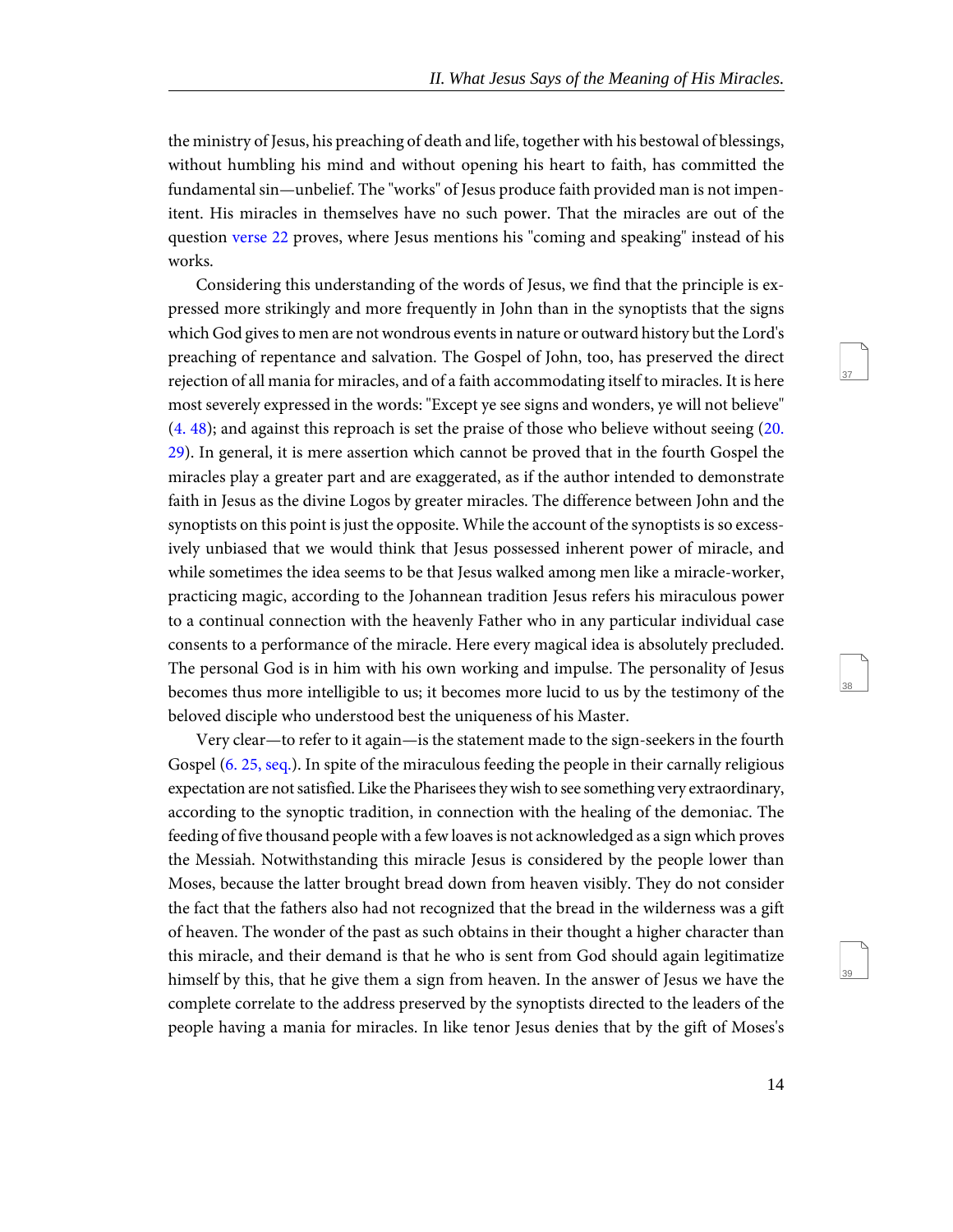<span id="page-18-5"></span><span id="page-18-4"></span><span id="page-18-3"></span><span id="page-18-2"></span><span id="page-18-0"></span>manna, he gave a sign to the fathers. It was not Moses but God who gave the sign. And it is God who now gives in these days, continually the sign which was once given in the wilderness, according to the opinion of the people; the true, genuine bread "which cometh down from heaven, and giveth life unto the world" [\(verse 33\)](http://www.ccel.org/study/Bible:John.6.33). And at once Jesus makes a personal application: "I am the bread of life" ([verse 35](http://www.ccel.org/study/Bible:John.6.35)). The meaning is, accordingly: "I, myself, I, as preacher of the gospel, as bringer of life, am the sign which you ask." The rejection of the mania for miracles is indicated here just as in [Matt. 12](http://www.ccel.org/study/Bible:Matt.12.38-Matt.12.45). The true Bread of Life by John and the Jonas' sign by the synoptists are essentially the same. "You have seen and heard me," says the Lord, "and this is sufficient that you should believe [\(verse 36\)](http://www.ccel.org/study/Bible:John.6.36). From my whole person, the works and words which proceed from me, everyone must understand, that my message is the divine truth, the true religion, and that the Father hath sealed me" [\(verse 27\)](http://www.ccel.org/study/Bible:John.6.27). It requires no material sign to grasp the divine truth as divine; it needs only a purely spiritual penetration to experience the revelation in a living manner. We think here also of the teaching which emphasizes a sense for God, and an endeavor for a life founded in God, as the principal condition; and, indeed, as the only one for an understanding of the revelation of God: "If any man will do his will, he shall know of the doctrine, whether it be of God, or whether I speak of myself" [\(John 7. 17](http://www.ccel.org/study/Bible:John.7.17)). Jesus does not refer at all to the miraculous feeding, as if it were, perhaps, a sign of his origin or of his peculiar essence and might lead human perception into the right path. Whoever demands phenomena—extraordinary, powerful deeds—as evidences of the divine will be a loser; he is lacking in the principal condition for religious knowledge.

<span id="page-18-7"></span><span id="page-18-6"></span><span id="page-18-1"></span>The outcome of what has thus far been said is this: Neither the Gospel of John nor the synoptic Gospels offer a reasonable support for the supposition that Jesus performed his miracles in order to awaken faith by them. At best he regarded them only as the means of strengthening faith already existing. Miracles are the self-evident outflow of that same compassionate love which wishes and creates the kingdom of God, and this purpose they serve only indirectly. In John's Gospel [\(9. 3\)](http://www.ccel.org/study/Bible:John.9.3) as well as in the first three Gospels, human misery appears as the factor which induces Jesus to bring miraculous help, on the assumption that faith already exists which can esteem his work as an emanation of the divine love. The interest of the evangelists in the miraculous may, after all, be different in both cases; yet both accounts permit us to perceive with desirable clearness the estimate in which Jesus held his miracles. There is yet another trait which shows in a peculiar manner how both narratives, notwithstanding various differences, still supply us with the same religiously important facts. I refer to the parallel of [John 6.](http://www.ccel.org/study/Bible:John.6.1-John.6.71) and [Matthew 16](http://www.ccel.org/study/Bible:Matt.16.1-Matt.16.28). All ethics agree that in both instances we are at the same historical place. The feeding is followed by the rejection of the superficial and only too carnally-minded Galilean masses. Those who now faithfully abide with Jesus have passed through a crisis to which the multitude succumbed. The faithful have thus arrived at a height of their religious life. John transmits to us a word from

<span id="page-18-8"></span>40

<span id="page-18-10"></span><span id="page-18-9"></span>41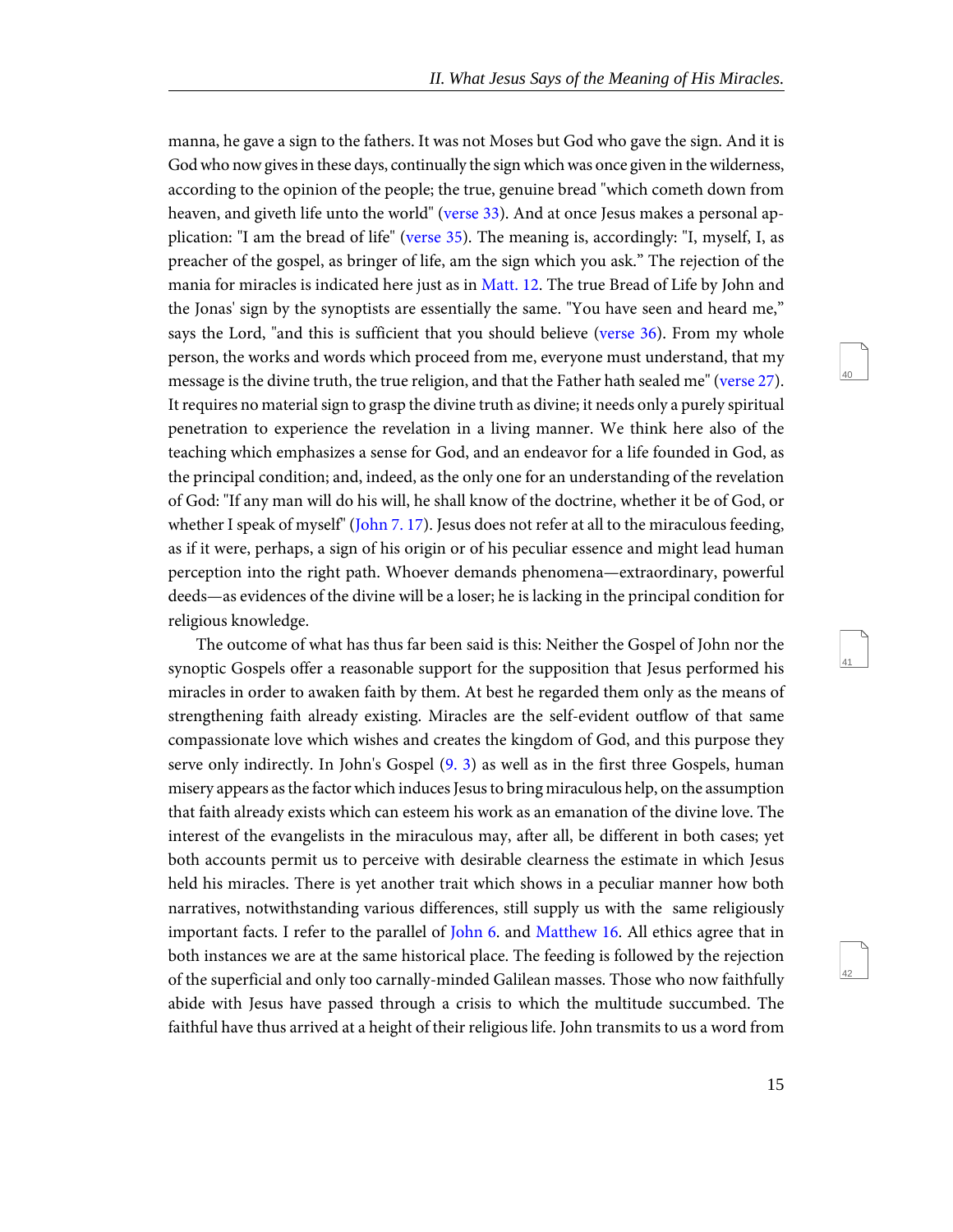<span id="page-19-1"></span><span id="page-19-0"></span>the mouth of a disciple, spoken on this new height of knowledge attained by the band of disciples, confessing without reserve that the faith of the disciples did not have its origin in witnessing miracles. When many followers in consequence of disappointed expectations had turned from the Master he asks the closer circle of his twelve, whether they too would leave him. Then Peter answered: "To whom shall we go? thou halt the words of eternal life. And we have believed and know that thou art the Holy One of God" ([John 6. 67, seq.\)](http://www.ccel.org/study/Bible:John.6.67-John.6.68). The disciple expresses the religious experience by which he is overpowered not any outward sign, not any miraculous act has led him to believe, but the "words of life" out of the mouth of the Lord—the gospel itself. According to the synoptists Jesus, after his failure among the Galilean population, went to the northwest, beyond the limits of Palestine; and when in these days of itinerancy with the disciples he approached Caesarea Philippi he asks his disciples that remarkable question what they thought of him ([Matt. 16. 13, seq.](http://www.ccel.org/study/Bible:Matt.16.13-Matt.16.14); [Mark 8. 27,](http://www.ccel.org/study/Bible:Mark.8.27-Mark.8.28) [seq.\)](http://www.ccel.org/study/Bible:Mark.8.27-Mark.8.28). At the full acknowledgment of his Messiahship, which Peter makes, Jesus expresses the same canon on religious knowledge which, according to John, Peter formulated in other words. Jesus is convinced that nothing in the realm of visible events, nothing that belongs to the sphere of earthly happenings, has brought about the faith of the disciple. "Flesh and blood hath not revealed it unto thee, but my Father which is in heaven." It is a direct divine effect when man comes to this condition of faith. Man does not become certain of the divine through influences which come from the life in flesh and blood, though such were ever so wonderful and extraordinary, but by this, that the source of the spiritual life is opened to the heart in the gospel of Jesus.

Such being the case, one might easily be led to think that according to the view of Jesus the miraculous in general could not be an object of faith. But this would evidently be going too far. There is, indeed, no doubt that in the working of miracles he gave no room to the thought that they should become objects of faith. Nevertheless, it was not the thought of Jesus either that one should deny offhand that his miracles can and ought to be believed. Only they cannot be objects of nascent faith. From a certain height of faith only can one perceive the fact and significance of a miracle. That Jesus wrought wonders is not to be inserted into the spiritual possession of a man who through a living, spiritual experience has not already possessed faith in the divine dignity of Jesus.

Jesus himself is the great miracle, given for a sign to humanity; who, therefore, in his sinlessness can dare to convince all of their sinfulness, can dare to convince all of sin and to call all to repentance; who, by virtue of a divine authority subjects all hearts to himself. This is Jesus's own declaration, and, let us add, also the declaration of his great apostle Paul. He traversed the world with the message of Jesus, the Miraculous One, who works in the souls of men the miracle of miracles. But nowhere in his epistles does he refer in proof of it to a single miraculous deed of the Lord, just as he never mentions any of the miracles performed by himself as recorded in the Acts of the Apostles, although he had occasion for

<span id="page-19-2"></span>43

<span id="page-19-4"></span><span id="page-19-3"></span>44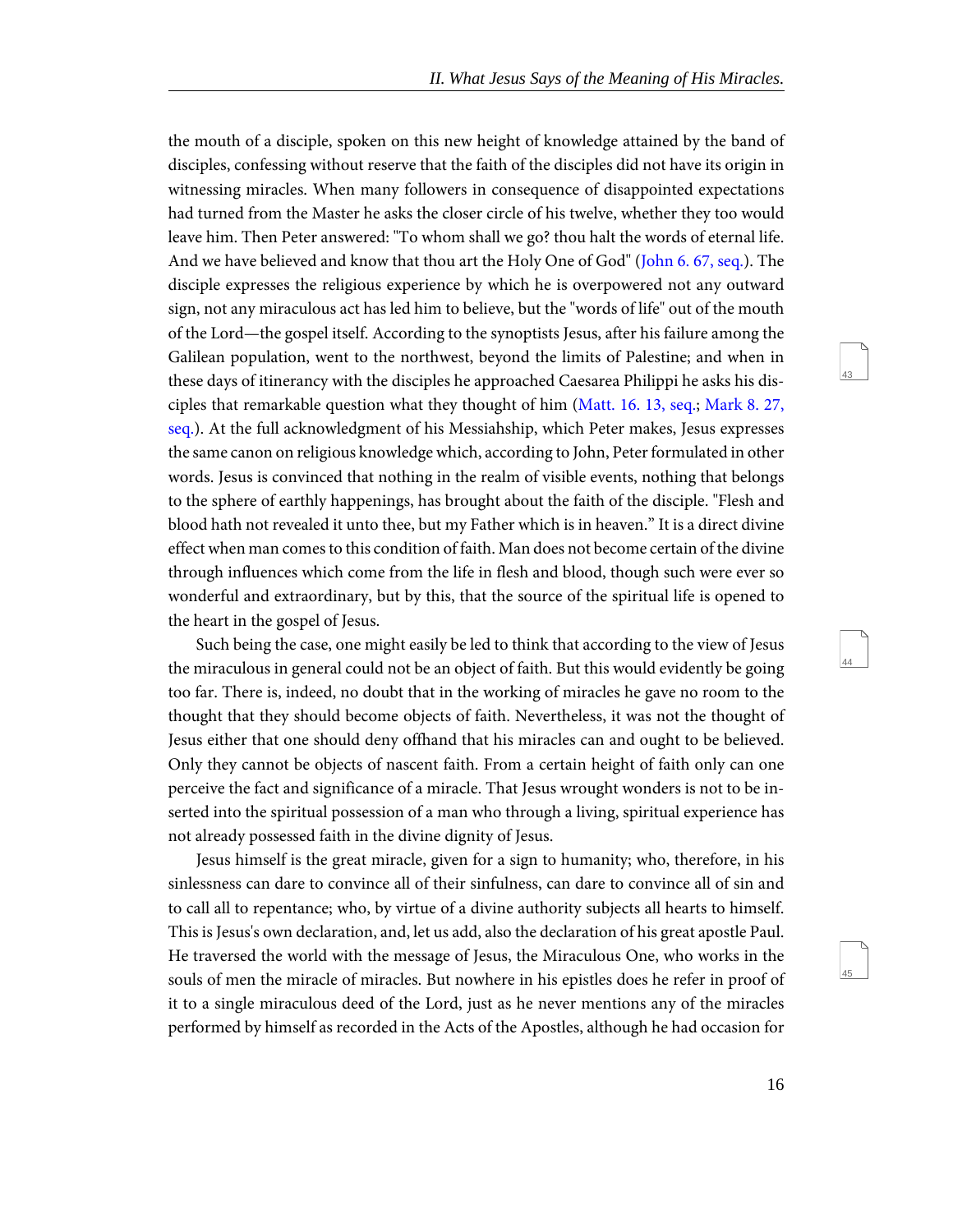doing so. The only historical miracle to which his preaching refers is the resurrection of Jesus from the dead; but this event stands for him in the center of his entire view of life. Beyond this, miraculous events have evidently no significance for his view of the world, or for his religious experience. He knows that in all his labors he is directly under the miraculous guidance of Almighty God, and that he receives from the Lord Christ spiritual power which is made perfect in weakness. He lives with the conviction that Jesus is the Messiah sent of God; that from the place of his heavenly exaltation he establishes, increases, preserves the holy congregations on earth. He believes in that miracle which is presented to the world in Jesus and his preaching, his death and his resurrection. In his missionary labors he is entirely removed from directing attention to the miraculous acts of the Lord.

<span id="page-20-1"></span><span id="page-20-0"></span>46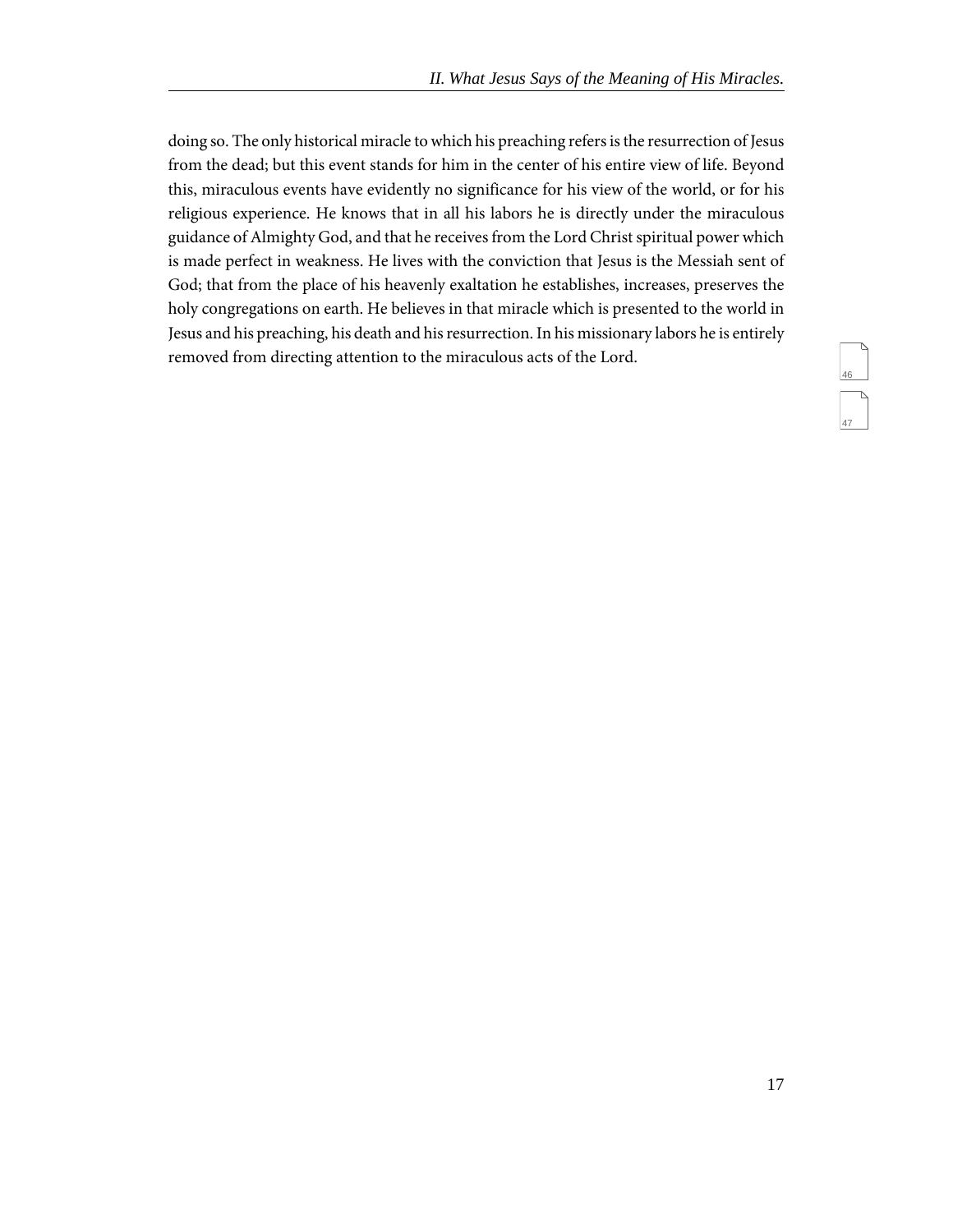#### **III**

# <span id="page-21-0"></span>**WHAT WE CAN SAY ON THE HISTORICITY OF THE MIRACLES OF JESUS**

WE have seen that the miracles of Jesus are to be estimated not only as a constituent part but also as an integral part of his entire Messianic calling. The first of these two questions has been decided in the affirmative; miracles make no break either in the personality or in the calling of Jesus. We turn to the second question: What can be ascertained purely historically concerning the reality of the miracles of Jesus? It has already been pointed out that the question as to the reality of the miracles of Jesus has two sides. Here we do not deal with the question as to whether miracles are, on the whole, possible and conceivable, but solely with the purely historical question, whether historical instances can be obtained for the reality of the miracles of Jesus. But this question also demands division. In the first place, it comes in the form whether anything can be ascertained relative to the reality of miracles from a consideration of the state of the gospel tradition. In the second place, the religiohistorical consideration obtrudes itself with power. Antiquity is rich in miracles which, like the miracles of Jesus in the new Testament, are ascribed both to heroes of heathenish mythology and legend, and also to truly historical personalities. Thus the problem is not to be rejected, but must present itself to every man, to every Christian: If the miracles of Jesus are to be accepted from Christian sources as historical facts, should one not judge with the same certainty as to the historicity of the miracles handed down in heathendom? On the other hand: If we hesitate to accept the miracles of heathenism, in which we see, perhaps, purely fictitious legend, should we not also deny the reality of the miracles of Jesus? To both of these questions we now turn our attention.

It may seem that, on the whole, one must concede that on the ground of historical inquiry he cannot assert something about the reality of an object which is supernatural, and which therefore lies outside the circle of events which we call historical. Without doubt this is correct; history can never speak the last word in such questions. How will one prove the historicity of a thing which, according to its very historical connection between cause and effect, is undiscernible? How will one establish a miracle through historical and literary inquiry? Such being the case, the other is also impossible: to try to prove the unhistoricity of the miracle records of the Gospel with the aid of historical inquiry. For history as such has for the same reason no right to speak on that subject. Through historical inquiry we may be able to find out instances, probability arguments for or against the reality of a recorded miracle; and we shall soon see that from the gospel records themselves a number of reasons can be referred to for the historicity of the miracles which, just as far as historical arguments are able, speak in favor of the reality of those miracles.

<span id="page-21-2"></span><span id="page-21-1"></span>48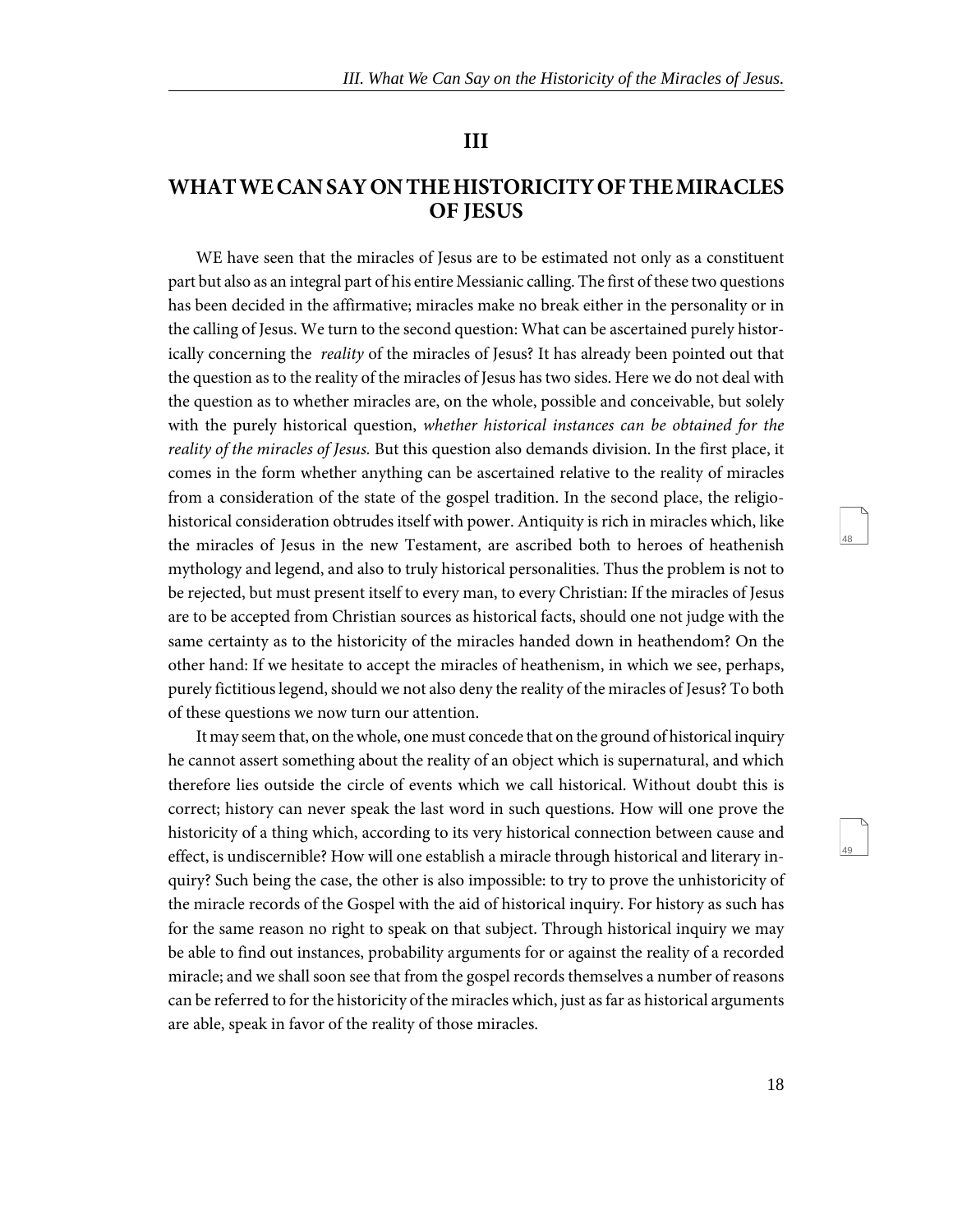To be sure, an establishment in this sense of the facts for miracles would be impossible if at the outset the credibility of the records were as doubtful as is often supposed; if, in the "Christ-picture of faith," which the Gospels offer, nothing else were to be seen than the picture of the historical Jesus adorned with a rich wreath of wondrous stories invented by religious enthusiasm for the person of Jesus, and otherwise distorted into the supernatural. Where such an opinion as this prevails, the attributing of miracles to Jesus is explained as the unavoidable consequence of Jewish belief in Jesus's Messianic dignity. In keeping with the Jewish Messianic expectation, early Christian believers simply had the wondrous deeds of the Old Testament men of God re- peated and surpassed by Jesus. Thus the miracles ascribed to Jesus are criticized away without difficulty, as the imputation of sentimental belief. A critique of this kind neutralizes itself, since it results in nothing but the greatest inconsequence. Negative criticism gladly accepts those words of Jesus which he delivered to those demanding a sign against the performance of an extraordinary miracle. No one objects to the idea that this attitude of Jesus is historical. But when it is to be inferred from this that in reality Jesus did no miracles, that he refused to perform any miracle, negative criticism is forced to consider all words of Jesus which refer to the accomplishment of any certain miracle, either as invented or as handed down in the record completely distorted. Discourses of Jesus which refer to a miracle which took place, or was to take place, are found in great number, and form the most important evidence against the denial of miracles, for these numerous words would completely hang in the air if the respective miracles had not taken place. Thus, for instance, the words spoken to the Pharisees before the healing of the man sick of the palsy ([Matt. 9. 5, 6\)](http://www.ccel.org/study/Bible:Matt.9.5 Bible:Matt.9.6). The record is so unique that one cannot explain how such words could have been invented had there been no miracle. Think, also, of the discourse which refers to the feeding of the five thousand ([Matt. 16. 18, seq.](http://www.ccel.org/study/Bible:Matt.16.18-Matt.16.19)), or of the answer to the Baptist ([Matt. 9. 4, seq.\)](http://www.ccel.org/study/Bible:Matt.9.4-Matt.9.5), or of the discourse on the Sabbath question called forth by healing of the sick (three times according to the synoptists). The very clear historical picture, against which no objection can lie, is this: that very extraordinary deeds were performed by Jesus which only emanated from his mercy, or now and then were performed perhaps for the purpose of symbolizing a higher, worldly wisdom. At the same time it is by no means necessary that all astonishing deeds of Jesus are to be understood as real miracles. It is possible that a large number of these do not go beyond the measure of that psycho-physical superiority, which is also found in rare cases among men. A. great number of cures may be directly paralleled to strange cures of later times. The Gospels themselves do not speak of all remarkable deeds of the Lord as having been real miracles; yet we have a number of events, also of cures, which can only be looked upon as real miracles.

<span id="page-22-2"></span><span id="page-22-1"></span><span id="page-22-0"></span>It is only over against satisfying the mania for miracles that Jesus refused to perform miracles. To refuse a sign is by no means peculiar in the attitude of Jesus. It is in harmony with his attitude toward other matters, and is mainly the application of his fixed purpose <span id="page-22-3"></span>50

<span id="page-22-5"></span><span id="page-22-4"></span>51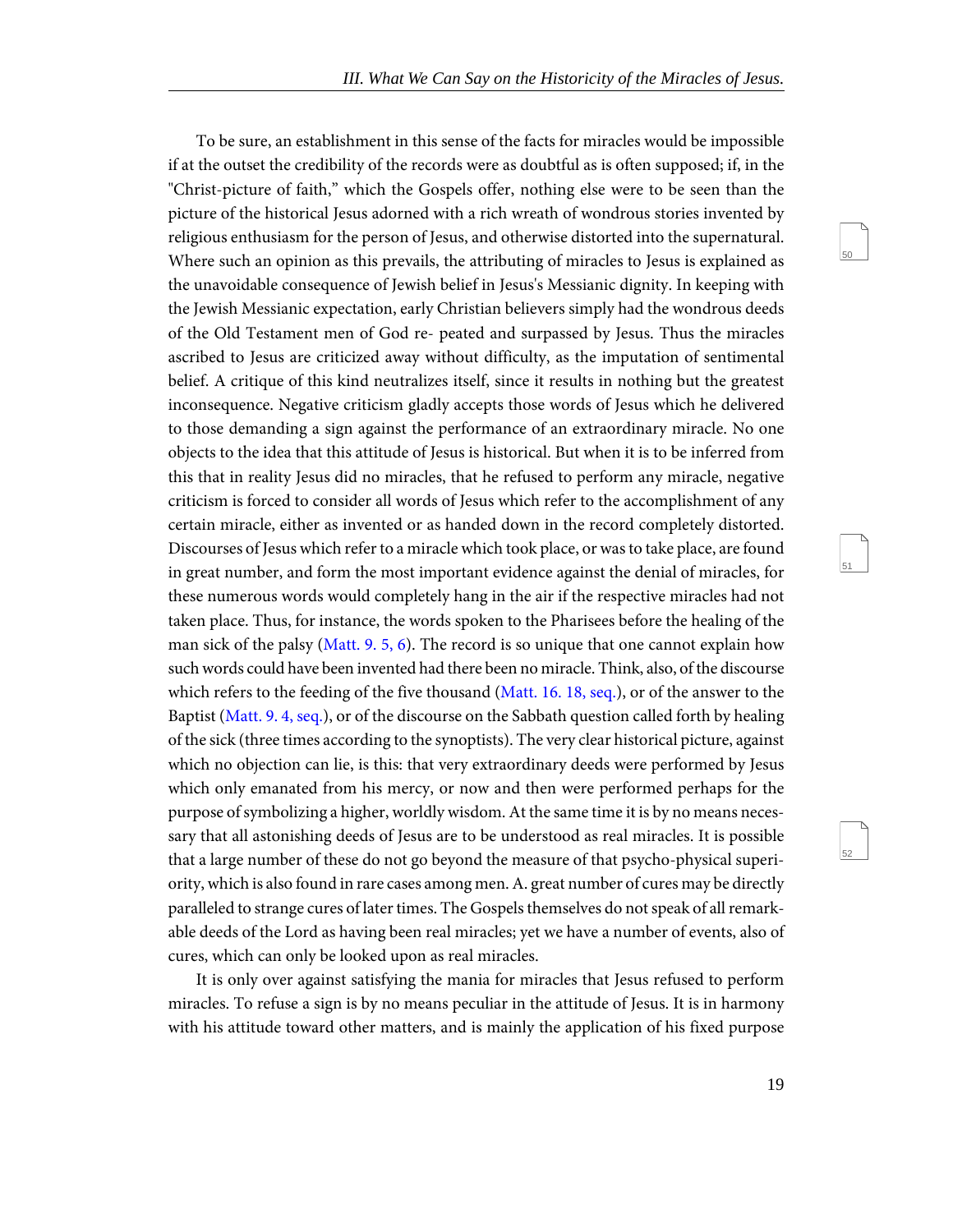to this special thing. For this one fact is absolutely certain: that Jesus neither did nor did he intend to answer to the Jewish popular expectation, according to which the kingdom of God had to come with observation; and that the Messiah had to surpass in mighty wonders everything that had occurred before. His whole life was a continually strained protest against this false popular expectation. But when the Gospels mean to make known and describe to us most clearly this very struggle against the Jewish expectation we cannot suppose that they had yielded at the same time to the impulse to impute miracles to the Lord in abundance. People who transmit the words of Jesus, "that no sign shall be given except that of Jonas," cannot think of ascribing to him whom they thus make speak special miraculous deeds.

These are the points which may be quoted as instances for the historical reality of the miracles of Jesus. This, however, cannot mean that each recorded miracle is guaranteed offhand in its historicity by such considerations. It is by no means precluded that in the tradition and in the conception of the eyewitnesses this or that fact got out of its place, and that a certain event was perceived and interpreted by them as an absolute miracle, without being entitled to such an estimate. But we may safely add, after what Jesus himself said on the importance of his miracles, that it matters not by any means whether each individual miraculous deed of Jesus took place just so, and is to be understood just so, as the narrative reads. For the objective ascertaining of a miracle we have no sure means at our disposal. On this or that event, which the first tradition perceived as miraculous, considerations may assert themselves; considerations, indeed, of a purely historical nature, which do not admit of a certain final decision. But all this does not affect the general result to which we have come. The purely historical use of the sources already brings the probability to the line of certainty that Jesus performed real miracles.

<span id="page-23-0"></span>Over against this general result we shall not omit to picture to ourselves some reflections against some miracle records which one cannot directly call unfounded. Those miracles of Jesus which were done on impersonal nature, without perceiving the motive of Jesus, or one otherwise answering to the attitude of Jesus have always caused special doubt. Such miracles would include the stilling .of the storm at sea, inasmuch as we may not assume that a real danger existed for the occupants of the boat; and Jesus himself could not doubt that the Father in heaven would not yet put an end to his work. In this case, was it really his word which quelled the storm, and did he bring it about in order to comfort the anxious disciples "of little faith"? We well understand this question; but it is not necessary to fall back upon this, that, on the supposition of the outer circumstances, the ceasing of the storm accidentally coincided with his commanding word, and the disciples explained this as a powerful deed. To us it rather seems that it was not at all against the known principles of Jesus to assist in such a condition the *little* faith of his faithful by powerful interference with the roaring elements. But how about the tribute money which he procured, and of which Matthew [\(17. 27\)](http://www.ccel.org/study/Bible:Matt.17.27) narrates? Did Jesus, indeed, have recourse to this means to procure for

<span id="page-23-1"></span>53

<span id="page-23-3"></span><span id="page-23-2"></span>54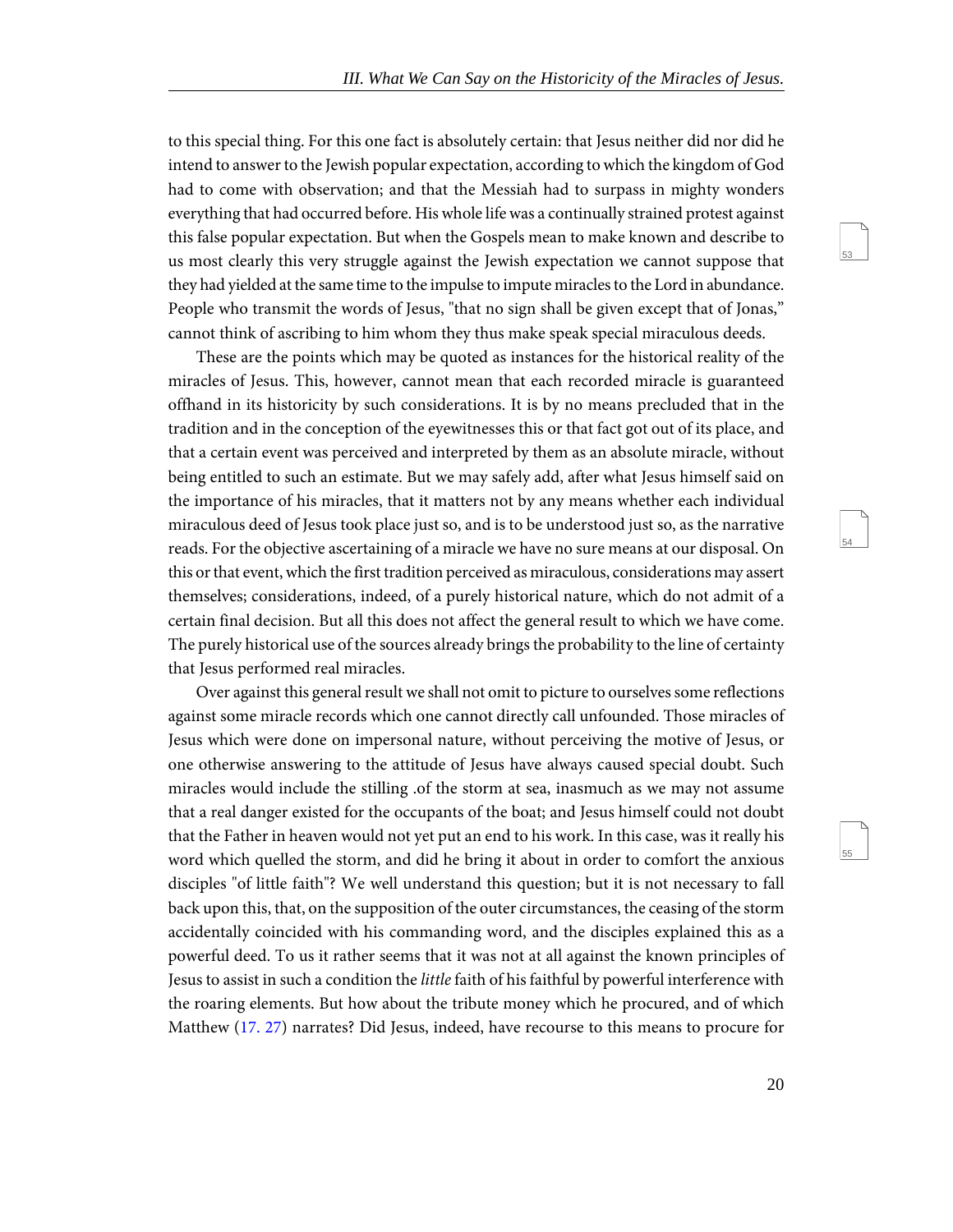<span id="page-24-2"></span><span id="page-24-1"></span><span id="page-24-0"></span>himself and Peter the small temple tax, since we may assume that at Capernaum, where this otherwise very credible narrative [\(verses 24, seq.](http://www.ccel.org/study/Bible:Matt.17.24-Matt.17.27)) occurred, many a friend would have offered to him the small gift? But, above all things, is not the supposition plainly inconceivable that a fish which snapped at the glittering piece of money should, with the coin in its mouth, take the bait? Nevertheless if the event took place according to the wording of the texts, we have not a miracle of power, but a case of the miraculous knowledge of Jesus. But the suggestion is not to be rejected that in this narrative, which only belongs to the first Gospel, a shifting of the picture from recollection has taken place. We should find it entirely suitable to the view of Jesus when he said to Peter who was in straits for the tribute money: "Catch a big fish, and you have the necessary money; that is, what you require in your calling with little trouble you will certainly not refuse to the government, which has a right to demand!" Peter acted accordingly, and held in his hands an object which represented the tribute. In this manner the affair answers to the ethical sentiment of Jesus, whereas the assumption of a miraculous procuring of the tribute money would deprive the latter of its character and could with difficulty only be brought into harmony with the moral logic of the Lord.<sup>1</sup> This narrative offers a case which forces us to admit that the oral tradition in one single occurrence can only have shaped the miraculous character. The cursing of the fig tree [\(Matt. 21. 18-21;](http://www.ccel.org/study/Bible:Matt.21.18-Matt.21.21) [Mark 11. 12-14, 20-23\)](http://www.ccel.org/study/Bible:Mark.11.12-Mark.11.14 Bible:Mark.11.20-Mark.11.23) also causes a difficulty. The withering of the tree, according to Matthew, takes place at once before the eyes of the disciples; according to Mark the friend finds the accursed tree dried up in the evening. It has been pointed out, that such an incident cannot take place in the named season, not in the Easter, time, since at this time no fruits were to be expected on the tree. Such a hint is purposeless; there are many such exceptions in the life of nature, and here it is clearly stated, at all events, that the tree was covered with leaves, and thereby invited search for fruit. Even if this event is transferred to that autumn which Jesus spent at Jerusalem, of which John speaks in [chapter 7](http://www.ccel.org/study/Bible:John.7.1-John.7.53), the main difficulty is not yet touched at all; for this is contained in the serious question, whether it was worthy of the hungry Jesus to curse the tree because he was disappointed and to make of it an example of his miraculous power? To say the least, such a way of acting cannot be reconciled with the character of Jesus as revealed to us. In consideration of this, it is only an evasion to speak of a "symbolic miracle," by which the judgment which was to come over the city of Jerusalem was to be illustrated. Should one suppose this, then none of the narrators had understood the miracle, because neither of them has any reference to this coming judgment. Above all it is and remains remarkable, that for once the wondrous power of Jesus is used for a curse, whereas it is his very singularity to use it as a blessing. With this consideration, the wondrous power of the Lord is by no means called into question, who could also naturally have performed this miracle. It is an historic argument, the observation of the transmitted portrait

<span id="page-24-6"></span><span id="page-24-5"></span><span id="page-24-4"></span>56

<span id="page-24-3"></span><sup>1</sup> The author here makes a concession wholly unnecessary.--Editor.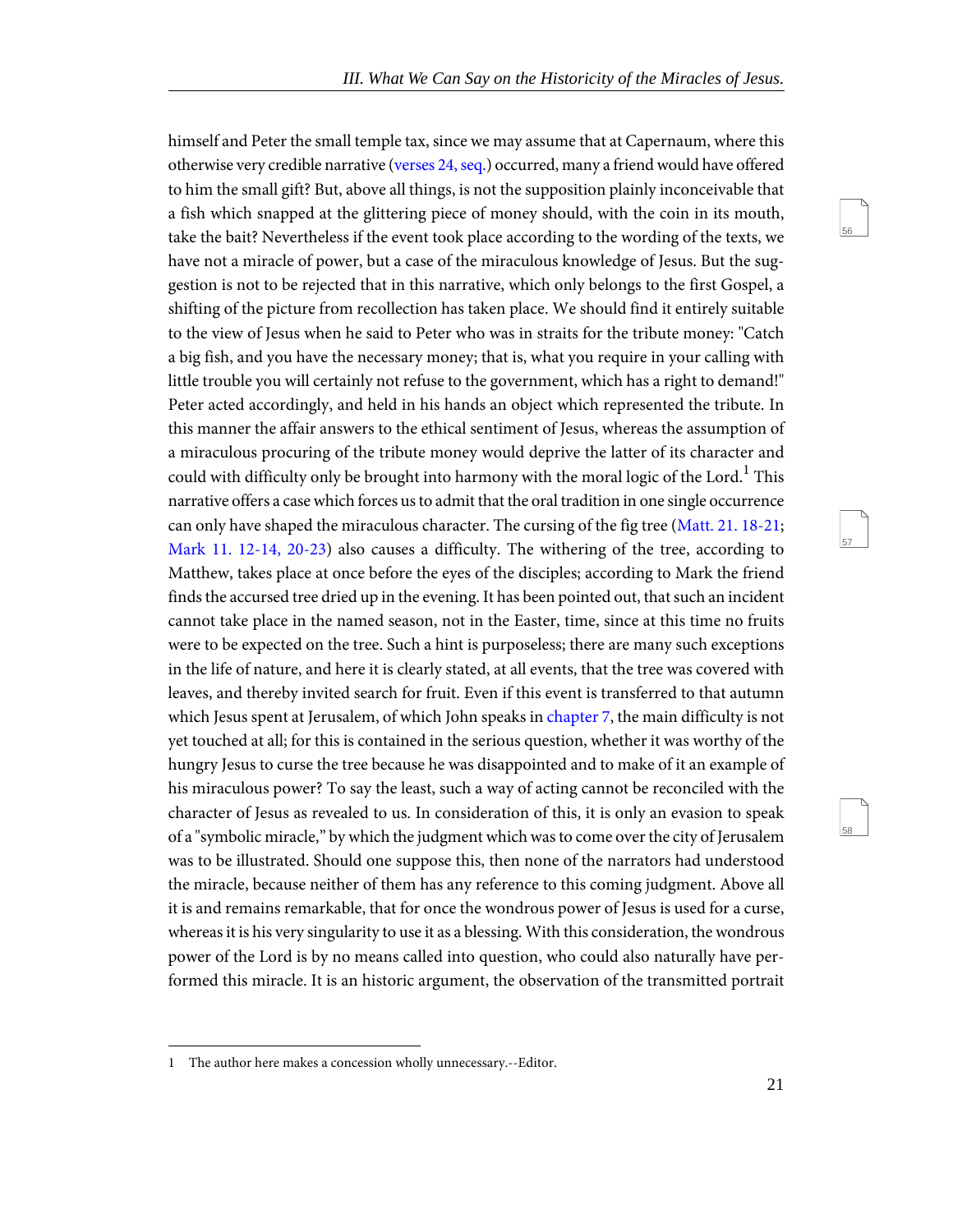<span id="page-25-1"></span><span id="page-25-0"></span>of Jesus, whereby the supposition is suggested that we have to do here with a combination of an actual occurrence and a word of Jesus, like the parable . of the fruitless fig tree narrated only by Luke [\(13. 6-9](http://www.ccel.org/study/Bible:Luke.13.6-Luke.13.9)). That, in this wise, a miracle record took root in an oral tradition, is easily understood. Jesus and his disciples are near the city; he is hungry, sees a fig tree richly covered with leaves; he expects to find some fruit on it but finds it not. This tree, which disappointed him in his just hope, becomes to him a symbol of the capital which, in like manner, disappoints the religious hope; and he says, with reference to Jerusalem: "This fig tree, not bringing fruit, shall wither," just as in that parable he designates Israel as the fruitless fig tree, which is to be cut down. These examples are not intended to offer a sure decision on the respective miracle records, but that this only might become clear: that an impartial glance can meet with many difficulties which are fully intelligible and can be held in suspense without detriment to belief in the real, practical proof of the true wondrous power of Jesus.

Let us turn to the religio-historical points of view. We hereby enter upon a very large and different territory, in which we must make a scanty selection. We meet with miracles in the religious and in the profane literature of the nations in great multitudes, and we are wholly skeptical of such tradition. In all fairness nothing entitles us, who impartially measure according to the like standard that which is historically handed down everywhere, to estimate the miracles of Jesus more favorably. In a religio-historical comparison the analogies are of the highest importance, and in miracle materials the analogies are especially strong. Through similarity in this point, the various religions seem to come very close to each other. All miracles seem to be written on the same line. Common religio-historical study follows the principle to explain all like or related phenomena in the different religions, if anywhere possible, from like causes; so also miracles. It regards all religious data as subjective. What is written in the sacred codices is considered as the product of religious feeling or judgment. If it is supposed that miracle legends originated in the desire to bring the supernatural near to the human mind, and that on this account the supernatural was added as an attribute to adored heroes, the principle requires of similarly actuated analogy that all miracles of which these religions speak were of like origin; that is, that without exception all must be regarded as the outcome of imagination to which there is no reality. The real motive of the miracle composing imagination is thus seen in the popular longing for a concrete apprehension and description of the supernatural, which is fed by a perfect mania for miracles. From the state of the gospel writings we have already pointed out .a number of signs which, according to our view, strongly support the historicity of several of the miracles of Jesus. The trend of the criticism which we oppose is to shake conviction in the historical reality of the Gospel miracles; and over against the alleged principle of the analogy referred to, a stringent scientific proof that the miracles of the Gospels are of different origin than the miracles in foreign religious traditions cannot, of course, be brought. This proof is just as little to be

<span id="page-25-3"></span><span id="page-25-2"></span>61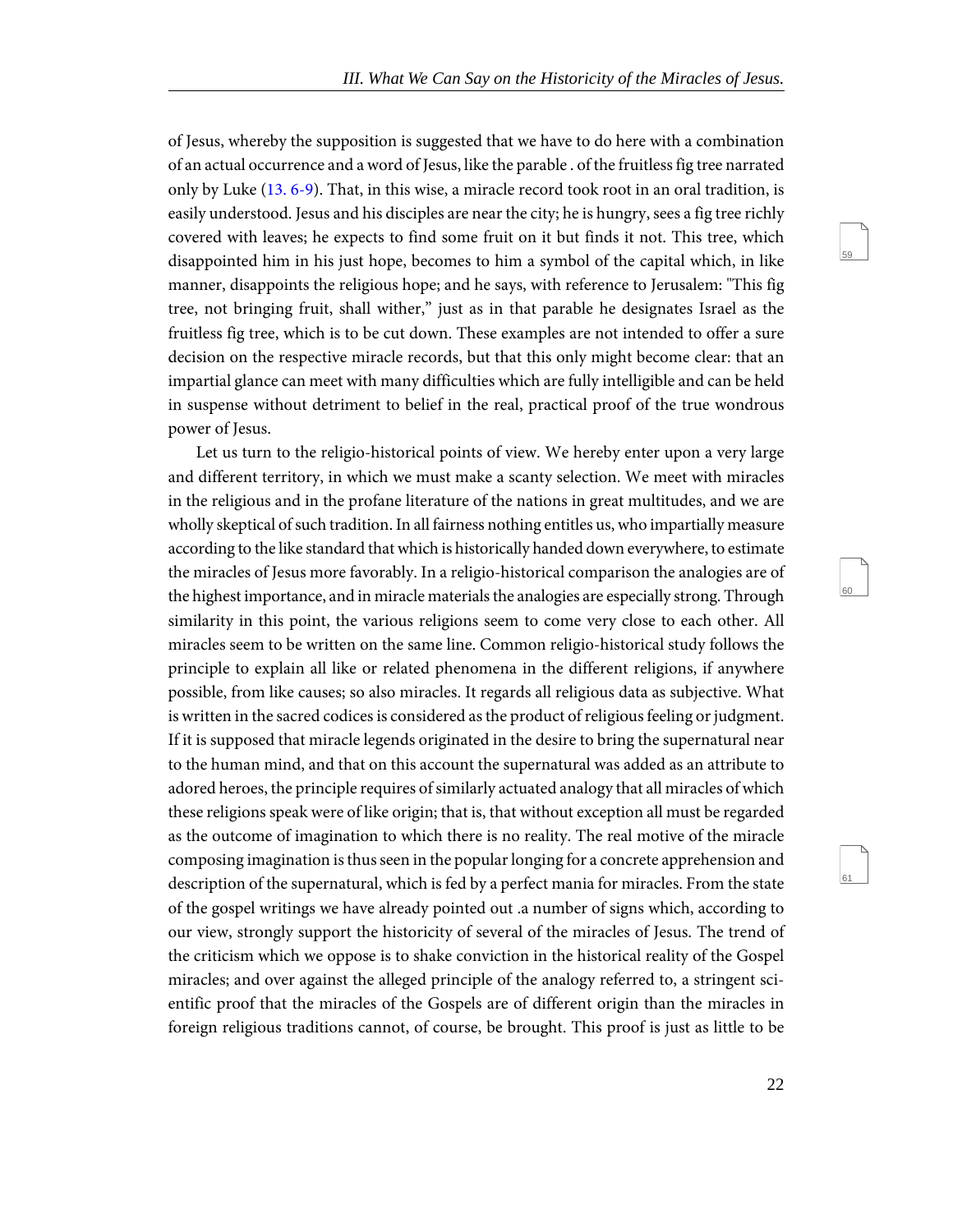<span id="page-26-1"></span>given absolutely as the proof for the correctness of the principle of the analogy which is only an hypothesis. But no one will assert that this principle, although it comprises a large field, is of universal validity. Everyone will rather admit that a limitless multitude of cases is conceivable which outwardly, indeed, appear as analogies but which owe their existence to entirely different causes; under the supposition of this possibility we will make the following observations: Just as we previously found instances for the historicity of the miracles of Jesus according to the records, we now affirm that the motive for miracle narratives must not be considered offhand as the sole and authoritative reason for the narrative without doing violence to historical truth. Two things must here be borne in mind. In the first place this motive cannot be spoken of as a mania for miracles in a degree that it blindly received everything which is recorded of miraculous things; in the second place, the majority of the extra-canonical miracles stand in a very different relation than the canonical.

<span id="page-26-0"></span>It sounds very strange that today we can. "no more" believe in miracles, whereas formerly such a belief was entirely in its proper place. One thing, indeed, seems to be evident, that the modern man in general is more opposed to the acceptance of a real miracle than the mark of the time of Jesus. But we must not forget that there is today also a playing with the miraculous which differs little from the mania for miracles of the past. And, when among us, not only the desire for appearances of dead persons and communication with them is publicly made known, but also the gratification of this want is promised, as it were, in a businesslike manner, is the like desire dictated by less mania for miracles than many things which we estimate so contemptibly in the thought of an age which in its naïvete had no idea of natural happenings conformable to law? This estimate is already made invalid by the mere existence of the notion of miracle. For when the ancient age possessed the idea of miracle it held it in opposition to the idea of regular laws of nature. The idea of miracle, be it ever so confused, always includes the thought of a conflict with natural law. Thus it is also very remarkable when one asserts that the contemporaries of Jesus were less strangely affected by the raising of a dead man than we moderns would be who know that the brazen law of nature retains in death whom it once has. The people of that time knew very well that the dead remains dead. After the burial of Lazarus, Mary, the sister of the deceased, who was intimately acquainted with Jesus, is not prepared for the idea that a resurrection is to take place. She, like those who were near her, thought, indeed, that Jesus could have cured the sick Lazarus; but the still unprecedented miracle on the dead they also regarded as impossible; and Martha wished to prevent the stone being taken from the grave [\(John 11. 32, 37, 39\)](http://www.ccel.org/study/Bible:John.11.32 Bible:John.11.37 Bible:John.11.39). In the Octavius of Minucius, Felix, the heathen, turns to the Christian and says: "I cannot agree to the return of the dead to life, for such a case only happened once, when Protesilaus, at the entreaties of his wife, returned for a few hours from the lower world." But this case he also ascribed to fictitious legend. A resuscitation of the dead is narrated of the great Pythagorean philosopher and itinerant preacher Apollonius of Tyana, which he performed at

<span id="page-26-3"></span><span id="page-26-2"></span>64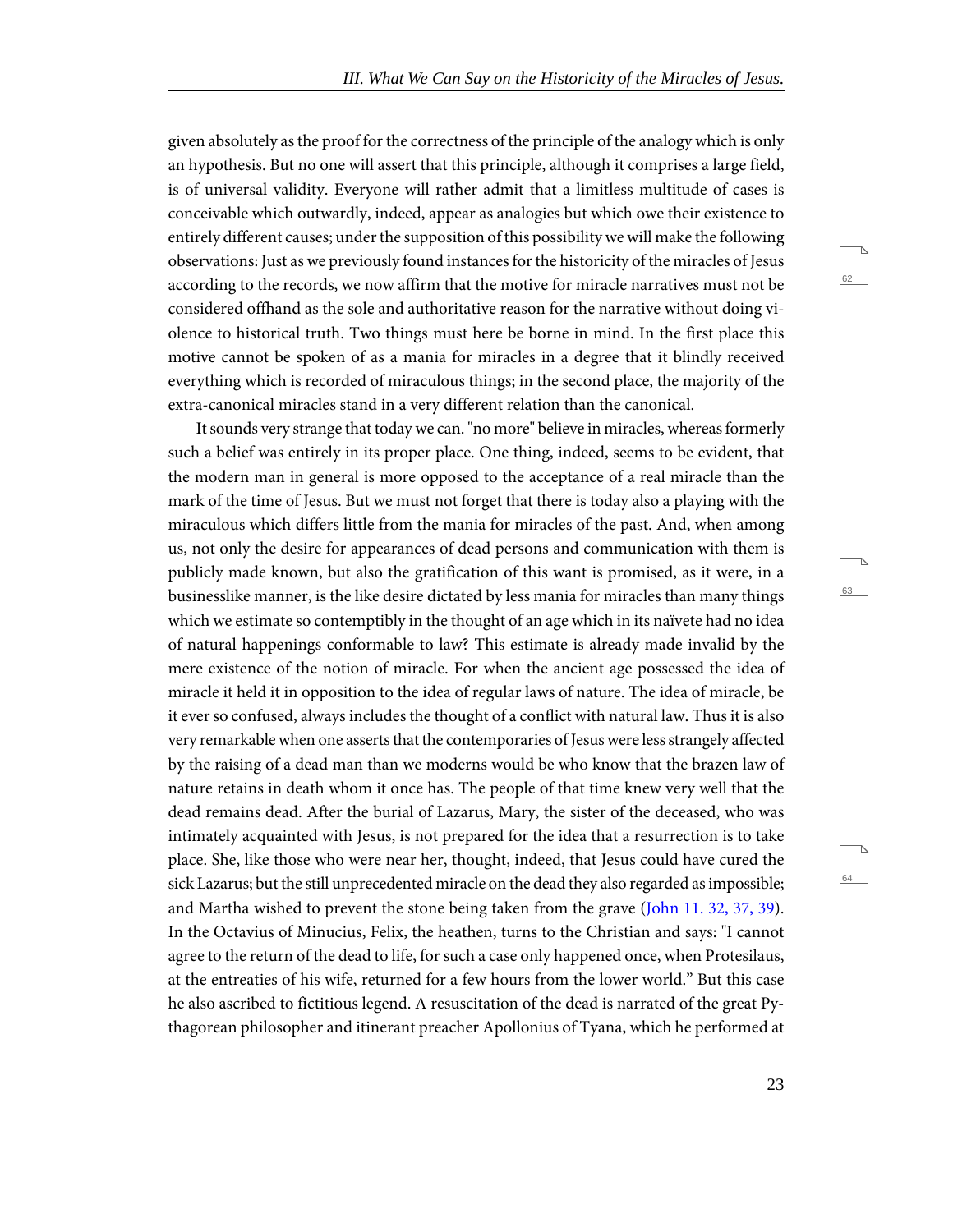Rome. A girl from a noble house died on the day of her wedding and is carried out. (By the way, the similarity of the individual traits with the Gospel narrative of the raising of the widow's son at Nain is so great that the Apollonius story looks very much like an intended analogy.) Apollonius causes them to put down the bier. "He touches the dead, speaks a few unintelligible words, and raises her from the frame." The biographer, Philostratus, who is very skeptical as to this tradition, remarks (Vita Apollonii, iv. 45): "Whether he still found in her a spark of life which the physicians did not perceive—for it is said that the god had bedewed her, and from her face ascended a vapor—or whether he called back again the extinguished life and rekindled it, I am not able to ascertain, nor could they who were present." In the Octavius mentioned already, the heathen complains of the credulity of former generations, under whose fictions the education of youth is still suffering: "Our ancestors very gladly believed in lies. Without examination they accepted as true even monstrous prodigies like the Scylla, the Chimera, etc." What do the statements here put together prove? So much, at any rate, that at the very time when Christianity stepped in beside all trifling with the miraculous, skepticism also was a powerful factor in the mental life, and endeavored to cut the very ground from under the mania for miracles. Not only educated men, like the alleged authors, behave themselves in a critical manner toward miracles, but also the plain countrymen of Jesus were by no means especially disposed toward unprecedented miraculous events.

But, in spite of all, the wonderful stories of former times eagerly prevailed and were readily believed by the mass. In the first place, probably the god of medicine Askelepios (or, Latin, "Æsculapius), the true "saviour" of the heathen who, as the son of a god and a human mother, of Apollo and Koronis, was endowed with a wonderful healing power. After he had been snatched away from the earth through the lightning of Zeus, on account of his raisings of the dead (of which ten are recorded) he still worked from divine heights, healed through the hand of priests by means of medicine, or recompensed with recovery pilgrimages to his sanctuaries. And this is only one example. There is no doubt that at that time also belief in miracles was diffused and a mania for miracles prevailed. Other instances could be quoted as supplemental; but not all must be placed to account, such as that miracles were also ascribed to Roman emperors, for it is extremely doubtful whether the miracles were at all believed by anyone, and were not, rather, an official tune of the cult of the Caesars. But whoever goes through history will find no reason to rate very high the hunger for miracles in the age of Christ. The mania for miracles is the constant companion of enlightenment; it is always a powerful factor in the mental life, only the manifestations are different now and then; and it must be doubtful whether among people who were educated after the pattern of the wisdom of the synagogue, or who had at least felt the breath of the wind from the wing-stroke of that great wisdom, that the disposition to believe in miracles had been exceptionally great. It is known that as never before the dogma of the Almighty God of creation was indeed emphasized in later Judaism, but that this belief exclusively referred to the cre<span id="page-27-2"></span><span id="page-27-1"></span><span id="page-27-0"></span>66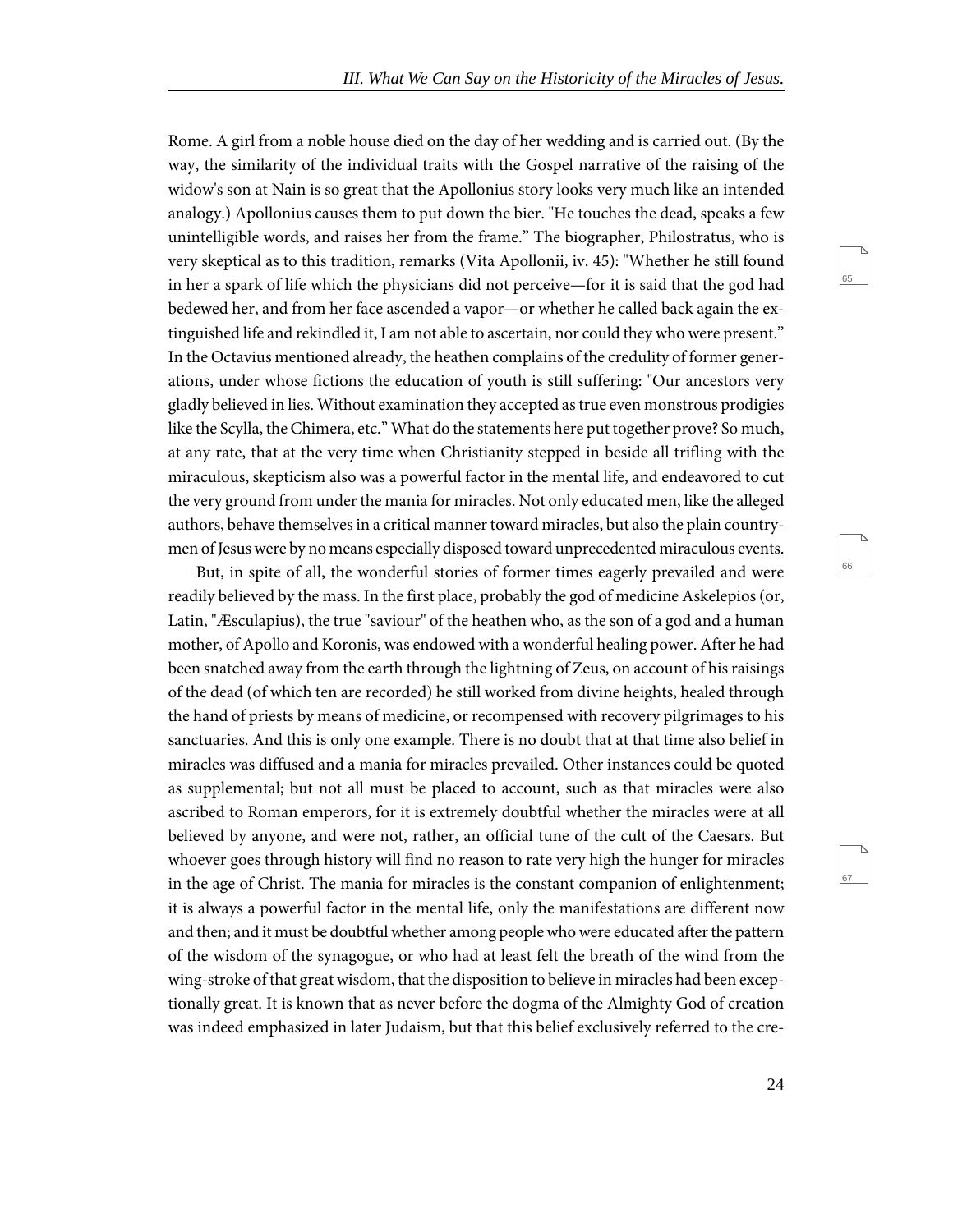ating act of the past, whereas, confident belief in the God who is present in the history of his people, and in individuals ever rules and works, had receded more and more. The God, whose name one did not pronounce, was also lost to the religious feeling; and, although this decay of religion was in the first place a production of theology, and the pious and retired ones in the country uninfluenced by it found edification in psalms and ancient prayers, it could not be prevented that the deistic view of the educated concerning the world and God encroached on the masses. This was also unavoidable, because the temple ceremonial changed in the direction of the transcendent. From all this it must also be evident that the Jewish generation of that time also was not greatly disposed to recognize events as miraculous works of God, and it is not without difficulty to expect of the first Christian generation that without cogent facts it twined a wreath of divine deeds around the Saviour who a short time ago still lived among them, and represented these miracles as the immediate effects of God himself, as is done in the fourth Gospel. The history of our mental life shows that in such situations all manner of superstition and mystery easily springs up, which at the first time meddle with the dark powers; but this is something very different from imputing to a historical person miraculous deeds which are said to have been wrought by a divine power and by a Divine Being. We have enough documents of that time pertaining to superstition and exorcism. At that time Jewish exorcists had especially acquired a certain reputation. Their formulas, which contained the names of the God of Abraham, Isaac, and Jacob, according to the testimony of Origen (contra Celsum, iv. 33), were used by numerous non-Jewish magicians; and the "Solomonic" incantations were considered as especially efficacious. But we need only to think once more of the Apostle Paul to know how far removed even the Pharisaically educated man was from having recourse to the miracles of Jesus and thus also to the tendency of miracle fiction.

<span id="page-28-0"></span>If therefore, the greatest caution is required when, according to the analogy of the bulk of the heathenish miracles, One wishes to trace a Gospel miracle to the mania for miracles, the essential difference between the miracles of Jesus and those of other heroes must also be taken into consideration. In general, it is forcible. We recognize it in the first place by this, that the miracles of Jesus owe their origin entirely to divine love. No real miracle can be found in the Gospels which was not a miracle of mercy. In spite of some discrepancies in the account [\(Mark 6. 56\)](http://www.ccel.org/study/Bible:Mark.6.56) the person of the miracle-worker, as such, steps back, whereas the extra-ceremonial miracles are characterized by this, that they take place and are described in glorification of the miracle-worker; and, though they are also not entirely lacking the motive of compassionate love, the person of the miracle-worker always stands in the foreground, and the miracles obtain thereby a certain proper object.

A few examples from a great mass of material may suffice. Let us commence with the miracles of the apocryphal gospel literature, and take the Gospel of Thomas, which purposes to fill the gap between the return of the carpenter's family from Egypt and the first visit to <span id="page-28-1"></span>68

<span id="page-28-3"></span><span id="page-28-2"></span>69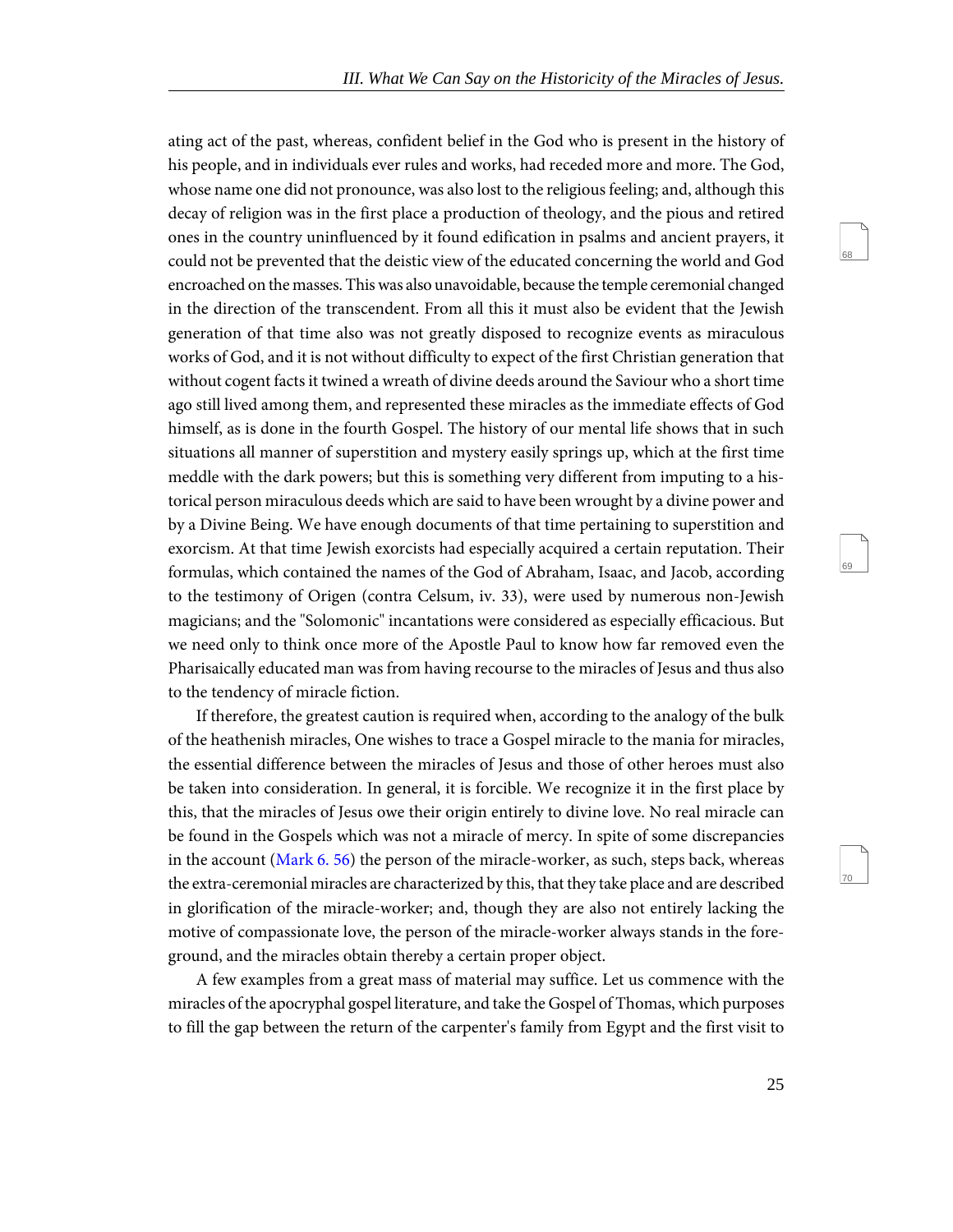the temple by the child Jesus at the age of twelve. It commenced at once with two miracles of nature. "By his mere word," as we are expressly told, Jesus, five years old, makes muddy water, with which he played, clear; he then makes twelve sparrows of mud. When a Jew became angry because he thereby, desecrated the Sabbath, and being rebuked also by his father, the boy proves by a miracle that he did nothing wrong; he claps his hands and calls to the sparrows: "Fly away!" and off they went. The son of a scribe, who causes the water to run out which little Jesus had collected in puddles, he calls a blockhead, and impious fellow, and causes him to become withered. Another boy, who touches him by the shoulder whilst running, he causes to fall down dead, "for every word of his is a ready deed." To the reproacher, he replies that he only cures evildoers, but those become blind at once who reproached him. In this way it goes on. Here we have the grossest contrast to canonical literature. These are divine childish tricks by which the person is to be exalted. All who do not already perceive the God in the child must die. The Buddha child too, is already wonderfully bright after his birth. The newly born announces with a lion's voice his calling: "I am the sublimest, the best in the world! This is my last birth. I will make an end to birth, age, sickness, death." At this follow miracle after miracle. Buddha's very unique knowledge is always praised. Buddha says it himself: "It is manifest unto me what occupies your mind; you cannot deceive me."

Real marvelous knowledge is recorded in numerous cases of Jesus; however, no real marvelous knowledge of human beings is transmitted, but, indeed, a surprisingly clear knowledge of human thoughts and opinions, which, according to the analogy, we are even able to comprehend, so that it is not properly miraculous. Jesus only manifests a foreknowledge of his divine calling, of the kingdom of God; but here, too, only in great lines, refusing the knowledge of details. His extraordinary knowledge is of a purely prophetical kind. The knowledge of Buddha is magical, even the cures of Buddha lie also in an entirely different sphere, and are evidently intended to glorify the person of the hero; thus he gives to a prince, whose hands and feet were cut off, and whose prayer he hears in a distance through a message by means of the sacred formulas, the full possession of his members, and the healed shows at once a superhuman power. Buddha could also cause a fearful earthquake by stamping the ground. In these traits which are wanting in the Jesus picture of the Gospels, we feel at once the greatness of the contrast. It is not otherwise with Apollonius of Tyana. Like Buddha, he heals by special perceptive means or charms. "Æsculapius, too, used for his cures sundry means; prescribed medicine; afterward the patients had to sleep in his temples and follow the direction of the dreams which they had there. It is not the divine omnipotence which worked there; we meet with a jumble of the sensually natural and supernatural. Apollonius cannot only banish a ghost, but needs the coöperation of shouting men (Vita Apollonii, 7). When he wishes to deliver the city of Ephesus from the pestilence he leads the inhabitants to the statue of Apotrapacus, the calamity-averting Hercules. He also applies a morally very doubtful measure; he causes the stoning of an old man, who is to bear the cause of the epi<span id="page-29-0"></span>71

<span id="page-29-2"></span><span id="page-29-1"></span>72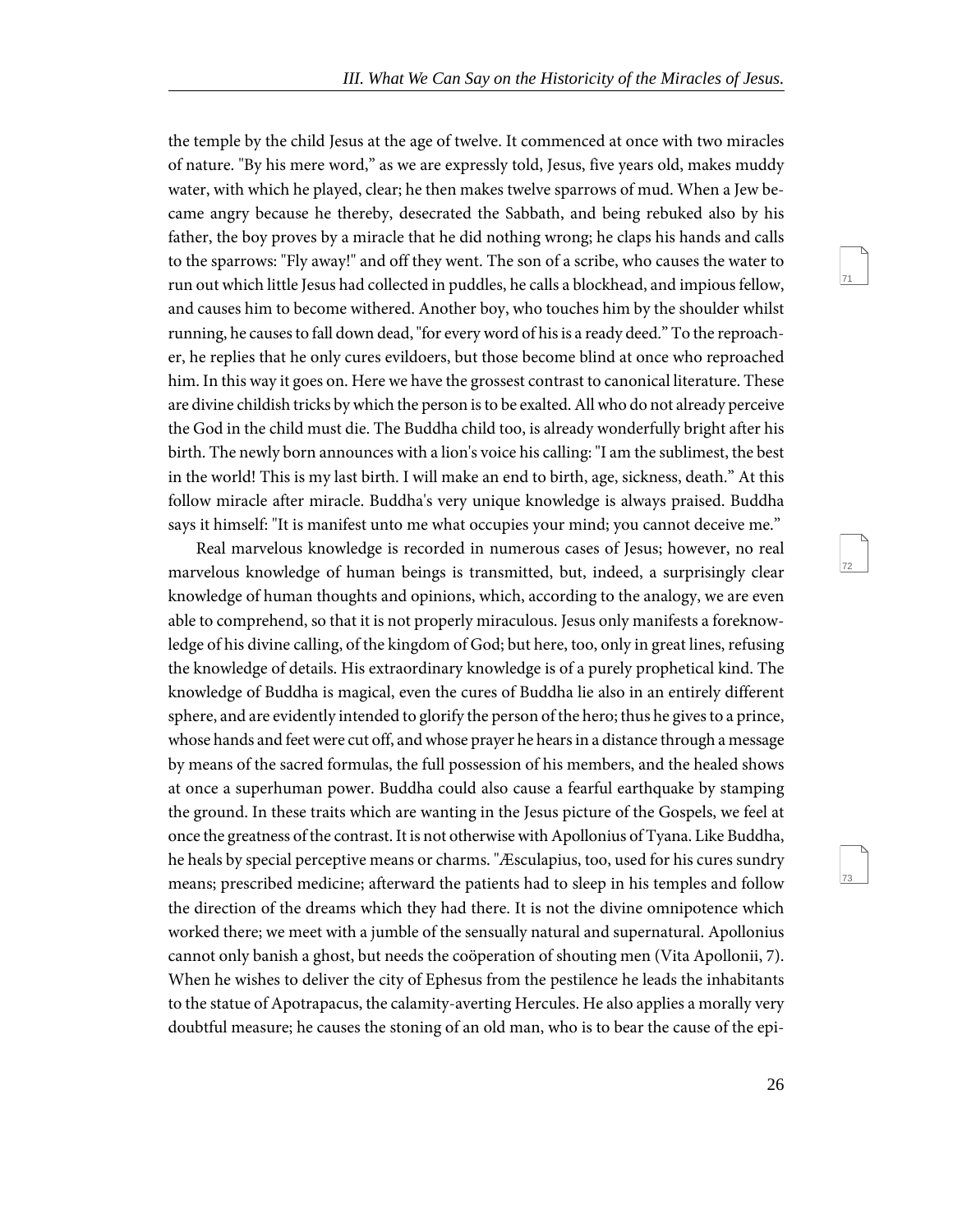demic; afterward, however, not a human corpse but a big dead dog is found (Vita Apollonii, iv, 11). A man suffering hydrophobia, he causes to be cured by the dog which bit him (Ibid., vi. 43). He is very superstitious; he touches the incense flames, when their flickering seems favorable (Ibid., i, 31). Besides, an absolutely wonderful knowledge is ascribed to him. He knows the language of every nation without having studied it; from small outward events he twice prophesies the short reign of the three soldier-emperors, Galba, Otho, Vitellius. At Ephesus he suddenly stops in the conversation and sees, experiencing it himself, how at the very minute Domitian is murdered in Rome (Ibid., i, 19; v, 11-13; viii, 26). Of Apollonius, as of his great master, Pythagoras (in the biography composed by Jamblichus), it is reported that he was able to be in many places at one and the same time, or to transfer himself with celerity to another place. Such magic freedom from limits of space and material existence, is also ascribed to Buddha.

In our Gospels such traits are not found, unless one understands in this sense the walking of Jesus on the sea.

In conclusion, let us turn once again to an apocryphal writing, the Acts of Peter, where the strangest things are told of their hero; he has the power to revive a pickled herring; at his command a suckling announces with a loud voice the impending judgment on Simon Magus, and challenges him to a contest in performing miracles. Even the contest is described, and this very fact in its pregnant form, allows us to perceive the signature of the heathenish miracle view. The alleged examples make it clear how in extra-canonical sources all miracles are recorded with the view of extolling the person of the hero. Like a contention for the divinely glorified person, it often affects us, indeed, when he is raised beyond the level of the human, whereas, on the other hand, the life of the respective individual betrays nothing of the divine. This is the unique peculiarity of the extra-canonical miracle records: that the miracles do not harmonize with the type of the acting persons. The superhuman is there only too deeply buried in that which is altogether too human, and comes forth from the latter like something that should not be. When the extremely acute Apollonius, who was endowed with superhuman knowledge, is involved in different popular superstitions, when he even applies immoral means in his miraculous help, we become confused. It is bad inconsistency which we find in the view forming the basis of such records. The heathenish "saviours" are said to perform cures which defy every human medical science; but when they apply to these divine deeds the genuinely human means of medicine, magic, and incantations, ceremonial washings, etc., this, too, is an inconsistency which allows us to see how the whole picture comes from the view of those who designed it. This inconsistency of view is not perceptible in the Gospels. Here, as we have seen, the miracles of Jesus appear as the true consequence of the entire being and calling of Jesus. To the other "heroes" the miraculous adheres like an official gown, like an ornament or insignia. Christ's personal life and work is a miracle. They were magnified through the miracles; Christ is so great that the miracle

<span id="page-30-0"></span>74

<span id="page-30-2"></span><span id="page-30-1"></span>75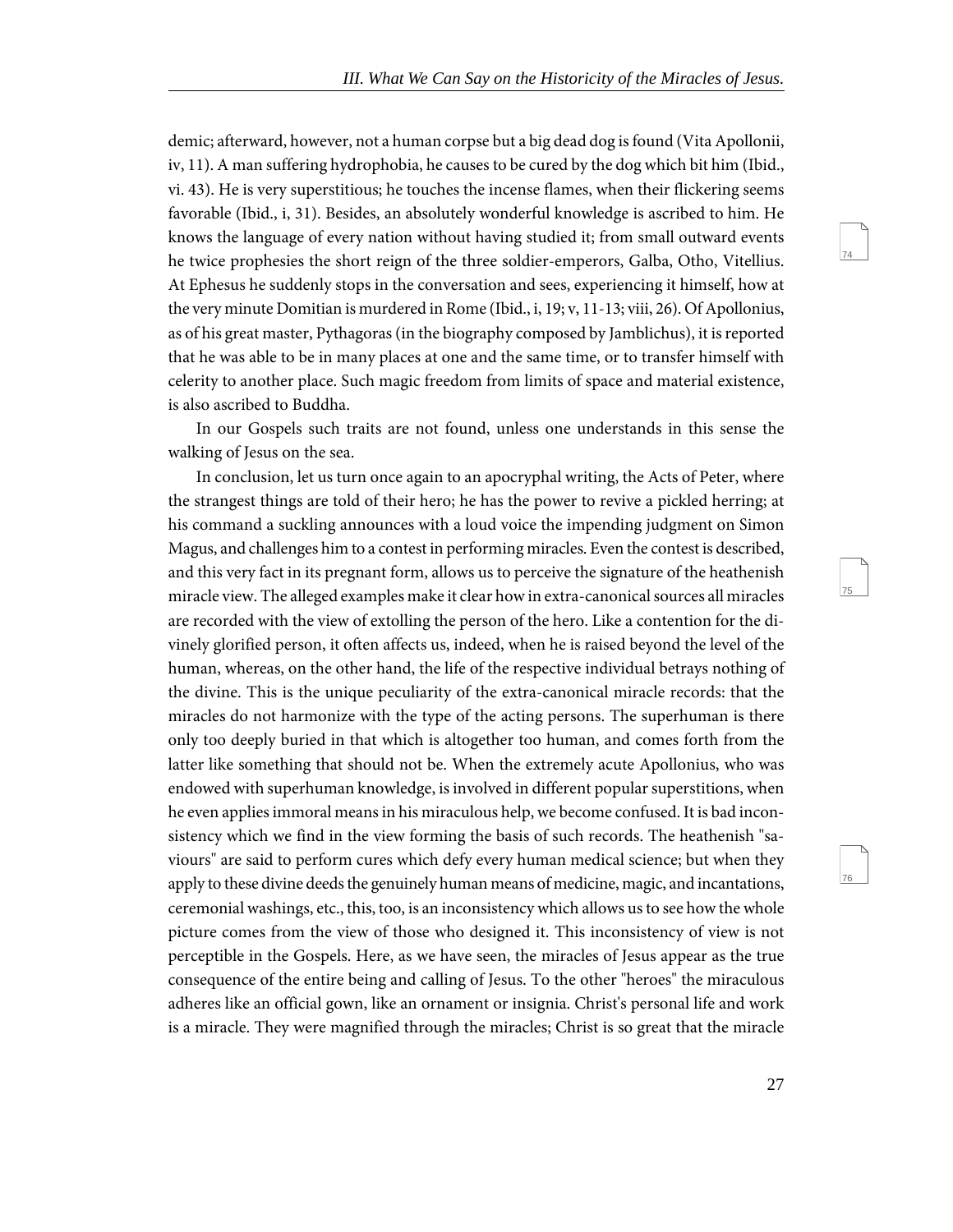becomes small in comparison with him. $<sup>2</sup>$  And, whereas in the heathen miracle narratives</sup> the heroes act from a certain egotistical fullness of heart, and gladly exhibit miraculous gift, we find nothing of this in the portrait of Jesus in the Gospels.

<span id="page-31-0"></span>Unspeakably great is the contrast of this simple and sublime personality with all world heroes, all legendary lords and saviours of mythology. He, Jesus the Christ and Lord of men, rises above all and yet in our endeavor to fully apprehend him he gladly remains in secret with his deeds of love and service.

<sup>2</sup> Seeberg, Grundwahrheiten der Christlichen Religion, p. 50.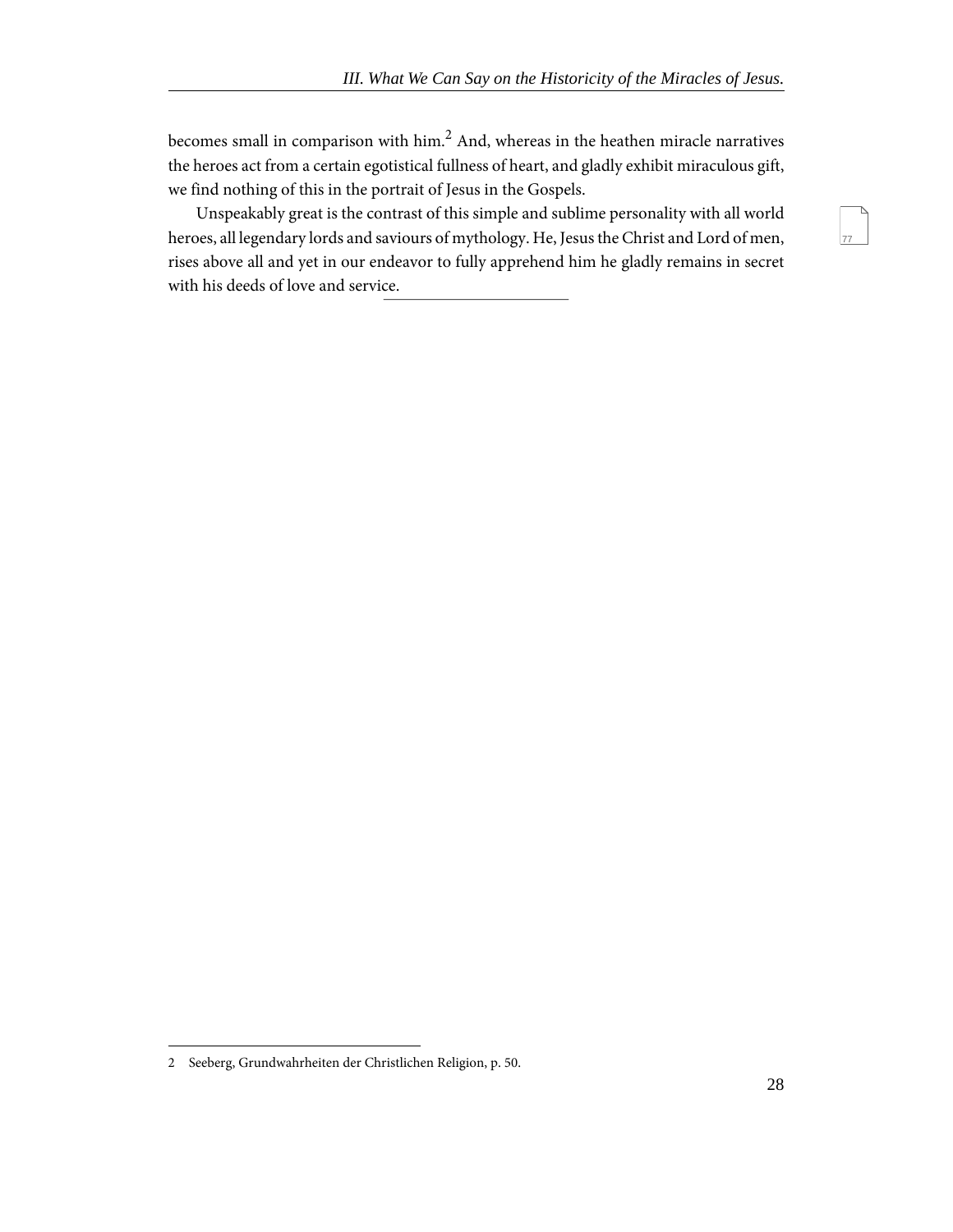# <span id="page-32-0"></span>**Indexes**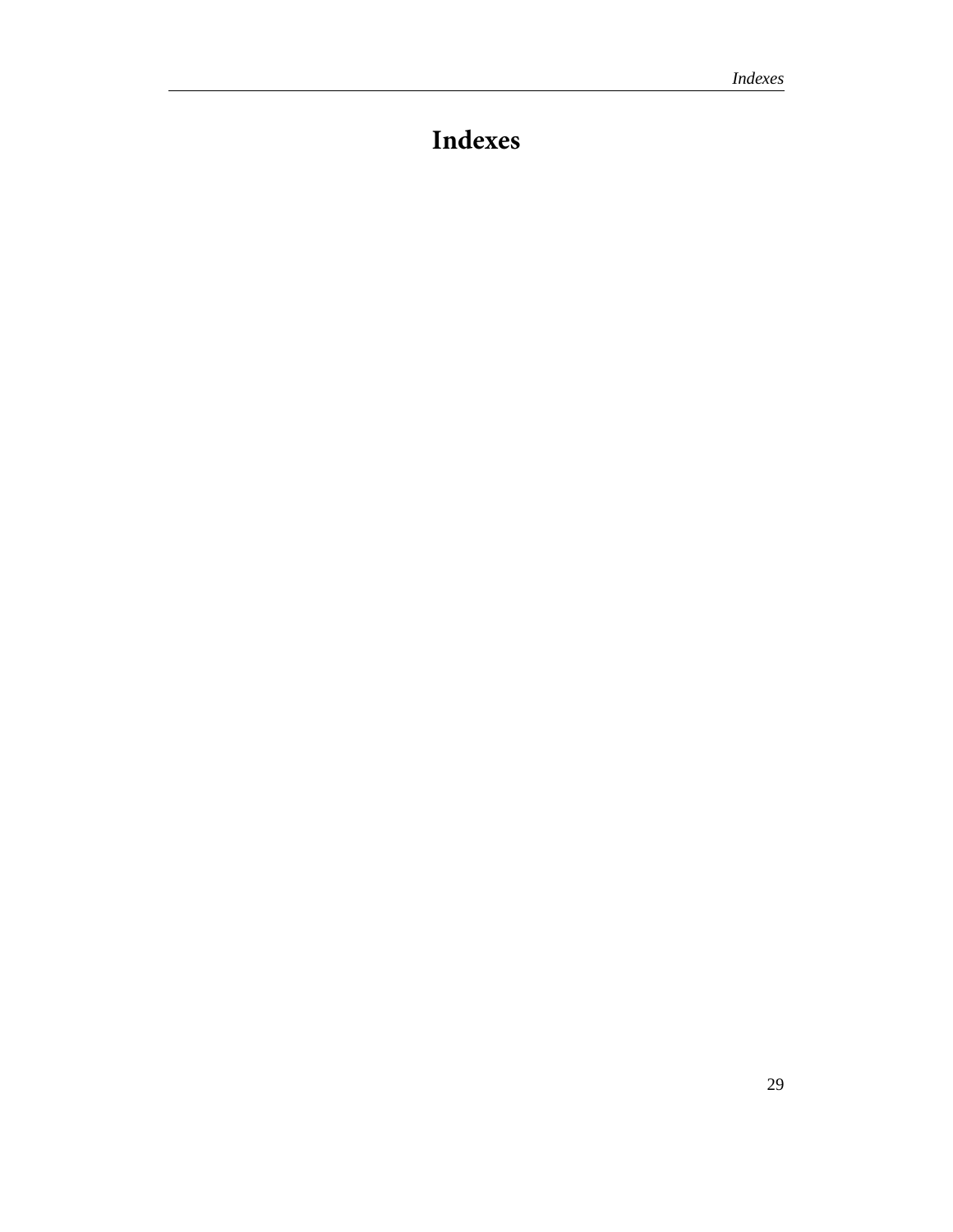# **Index of Scripture References**

#### <span id="page-33-0"></span>**Matthew**

[9:4-5](#page-22-0) [9:5](#page-22-1)   [9:6](#page-22-1) [9:33](#page-8-1) [9:34](#page-8-1) [11:2-6](#page-12-0) [12:23](#page-8-1) [12:28](#page-13-0) [12:33-34](#page-12-1)   [12:38-45](#page-9-0)   [12:38-45](#page-18-0) [12:39](#page-9-1) [12:40](#page-10-0)  [12:40](#page-10-1)   [12:42](#page-11-0)   [16:1](#page-9-2)  [16:1-28](#page-18-1)  [16:13-14](#page-19-0)  [16:18-19](#page-22-2)  [17:24-27](#page-24-0)  [17:27](#page-23-0)  [21:18-21](#page-24-1)  [21:23-32](#page-10-2) **Mark** [1:33-39](#page-12-2)   [2:3-13](#page-13-1)   [2:10](#page-13-2)   [6:56](#page-28-0)   [8:27-28](#page-19-0)   [9:23](#page-15-0)   [11:12-14](#page-24-2) [11:20-23](#page-24-2) **Luke** [4:23-27](#page-12-3)   [4:42-44](#page-12-4) [11:14-15](#page-12-5)   [11:30](#page-10-3)   [13:6-9](#page-25-0)   [16:31](#page-11-1) **John** [2:11](#page-8-2)   [2:23](#page-8-3)   [4:20-29](#page-16-0)   [4:34](#page-16-1)  [4:36](#page-16-2)  [4:48](#page-17-0)   [6:1-71](#page-18-1)   [6:25-26](#page-17-1)  [6:27](#page-18-2)  [6:33](#page-18-3)   [6:35](#page-18-4)   [6:36](#page-18-5)   [6:66](#page-8-4)  [6:67-68](#page-19-1) [7:1-53](#page-24-3)   [7:17](#page-18-6) [7:26-31](#page-8-3)   [9:3](#page-15-1) [9:3](#page-18-7)   [10:32-38](#page-16-3) [11:4](#page-15-2) [11:5](#page-15-2) [11:15](#page-15-3) [11:32](#page-26-0) [11:37](#page-26-0) [11:39](#page-26-0)   [11:42](#page-15-4)  [11:42](#page-16-4)   [11:45](#page-8-5)   [14:11](#page-16-3)   [15:22](#page-17-2)   [15:24](#page-16-5) [20:29](#page-17-0)